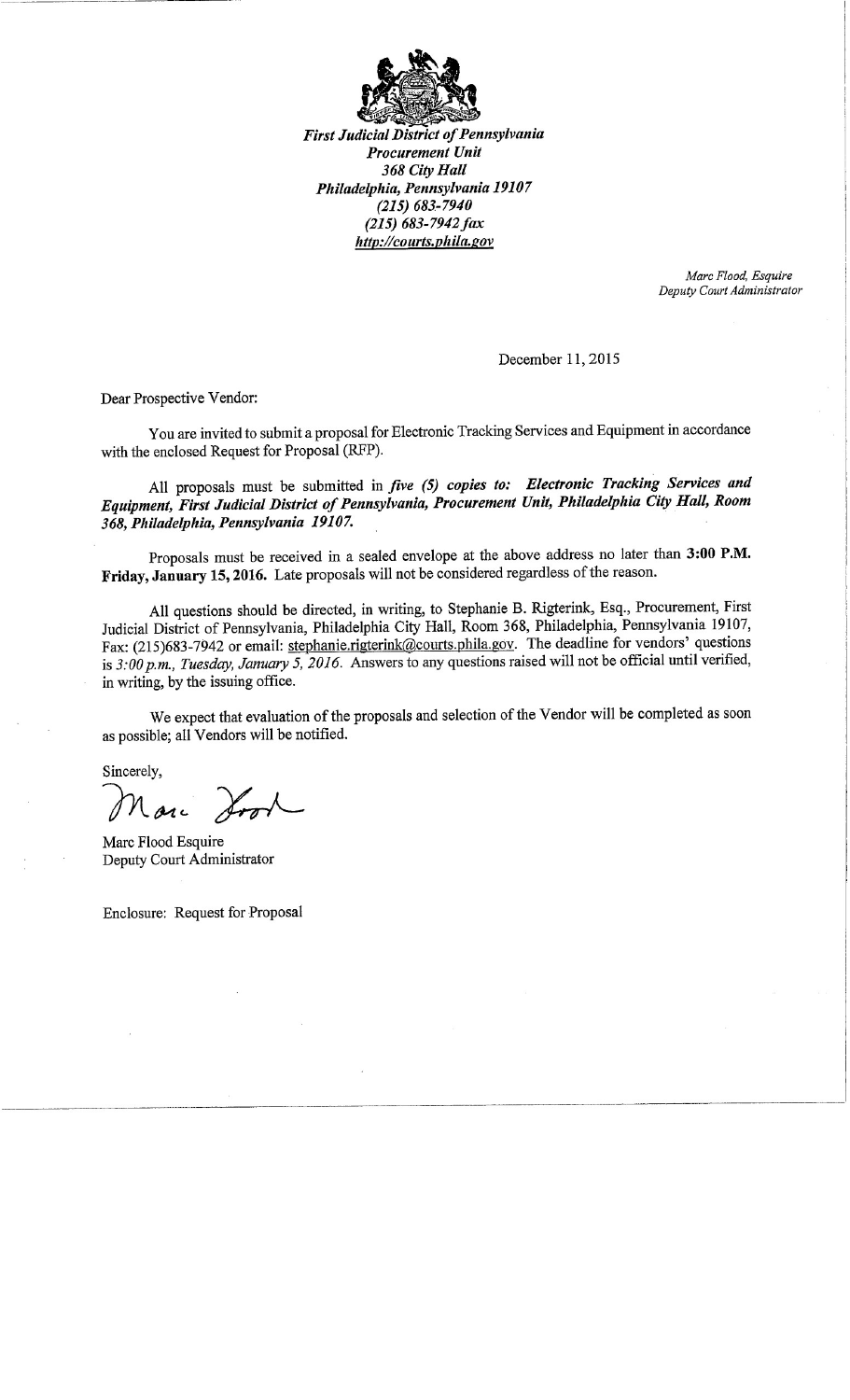# **Request for Proposal**

**for**

# **Professional Services Contract**

**for**

# **Electronic Tracking Services & Equipment**

Procurement Unit December 10, 2015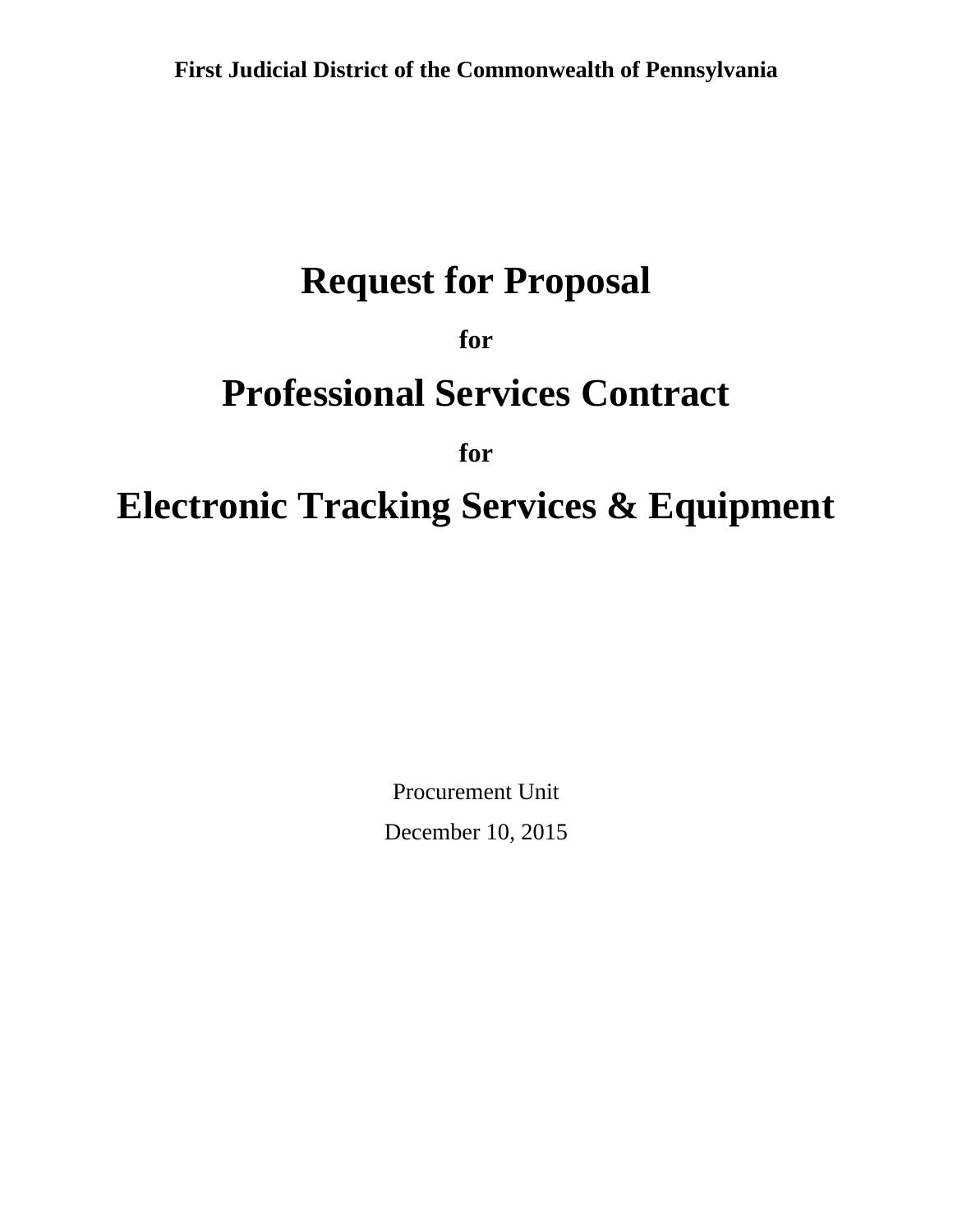# **TABLE OF CONTENTS**

| A. |    |                |                                            |  |
|----|----|----------------|--------------------------------------------|--|
| Β. |    |                |                                            |  |
| C. |    |                |                                            |  |
| D. |    |                |                                            |  |
| Е. |    |                |                                            |  |
|    | 1. |                |                                            |  |
|    | 2. |                |                                            |  |
|    | 3. |                |                                            |  |
|    | 4. |                |                                            |  |
| F. |    |                |                                            |  |
|    | 1. |                |                                            |  |
|    | 2. |                |                                            |  |
|    | 3. |                |                                            |  |
|    | 4. |                |                                            |  |
| G. |    |                |                                            |  |
|    | 1. |                |                                            |  |
|    | 2. |                |                                            |  |
|    |    | a.             |                                            |  |
|    |    | b.             |                                            |  |
|    |    | $\mathbf{c}$ . |                                            |  |
|    |    | d.             |                                            |  |
|    |    | e.             | Disadvantaged Minority, Women and Disabled |  |
|    |    |                |                                            |  |
|    |    | f.             |                                            |  |
|    |    | g.             |                                            |  |
|    |    | h.             |                                            |  |
|    |    | i.             |                                            |  |
|    |    | j.             |                                            |  |
|    |    | k.             |                                            |  |
|    |    | 1.             |                                            |  |
|    |    | m.             |                                            |  |
|    |    | n.             |                                            |  |
|    |    | о.             |                                            |  |
|    |    | p.             |                                            |  |
|    |    | q.             |                                            |  |
|    |    |                |                                            |  |
|    |    | S.             |                                            |  |
|    |    | t.             |                                            |  |
|    |    | u.             |                                            |  |
|    |    | V.             |                                            |  |
|    |    | w.             |                                            |  |
|    |    | X.             |                                            |  |
|    |    | <b>y.</b>      |                                            |  |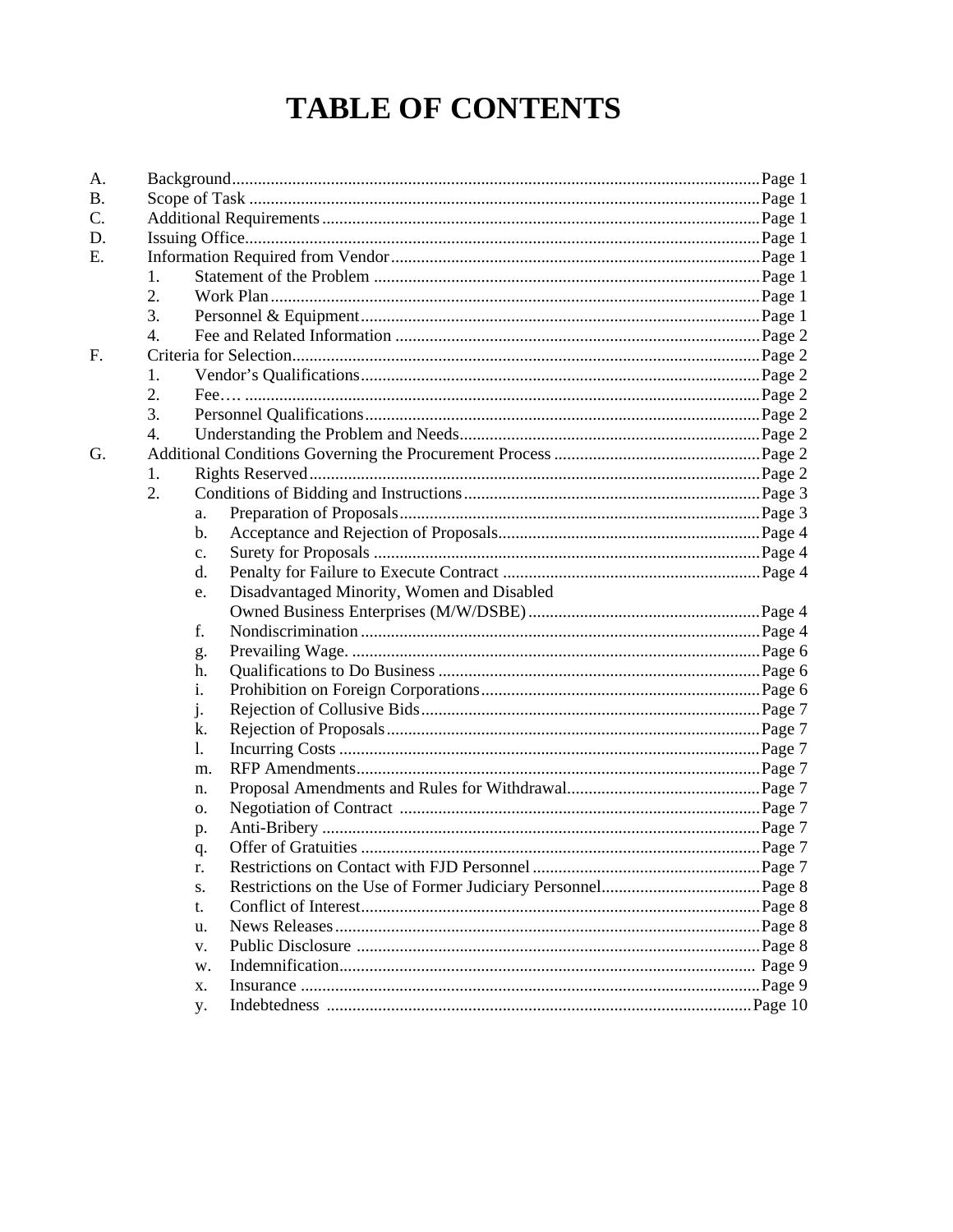#### **A. Background**

The First Judicial District of the Commonwealth of Pennsylvania ("FJD") supervises approximately 50,000 offenders who have been released to the community by the courts on probation, parole, or pretrial supervision. The FJD is issuing this Request for Proposals to seek one or two Vendors to provide electronic tracking services and equipment for RF, GPS, and alcohol monitoring systems to monitor and/or track offenders that have varied supervision requirements under the FJD's authority. Currently, the FJD utilizes approximately 600 RF units (landline) to support the above programs on a daily basis. The selected Vendor(s) must work in collaboration with the FJD under the current vendor contract for electronic monitoring throughout the transition phase from the current system to the new system. The FJD will require a minimum of 600 wireless and/or GPS units and as many as 1,500 wireless and/or GPS units. The FJD will require 50-100 landline units for use when cellular technology is unavailable in certain geographic locations. The FJD will require the new system to be able to monitor an alcohol monitoring system with units to be purchased and/or leased under a separate agreement.

#### **B. Scope of Task**

The FJD desires to engage a Vendor to provide Electronic Tracking Services and Equipment. The FJD estimates the need to supervise approximately fifty thousand (50,000) for the upcoming year. Services include, but are not limited to the following:

#### **1. General Requirements**

- The Vendor must have a minimum of two (2) years' experience providing electronic tracking services and equipment; must have tracked a minimum of 1,000 units on a daily basis during the past two years; and, must currently be in the business of electronic tracking. **The Vendor must provide the average number of units monitored daily during the two-year reporting period.**
- All equipment provided by the Vendor(s) must be new and unused and of the latest model at contract award.
- All equipment provided by the Vendor(s) will be leased by the FJD.
- The Vendor(s) must deliver, install, and ensure the initial proper functioning of all components of the monitoring system.
- The Vendor(s) must provide all tools and hardware required for the installation, adjustment, and removal of Contractor provided equipment.
- The Vendor(s) must provide the FJD with a single point of contact who will be responsible for the contracted equipment and equipment related services.
- For all orders for systems, equipment, or services a reasonable schedule for delivery, installation, training, etc. must be established with the FJD. If the successful Vendor(s) is not the incumbent, the Vendor(s) shall be responsible for making the transition from the system under the current contract to the new system. This transition will include: (1) coordination with the existing Vendor on the date and time of the changeover to the new system; and (2) initial data entry of identification and curfew information for all subjects being monitored at the time of the transition.
- The Vendor(s) must allow the FJD to make unlimited copies of any documents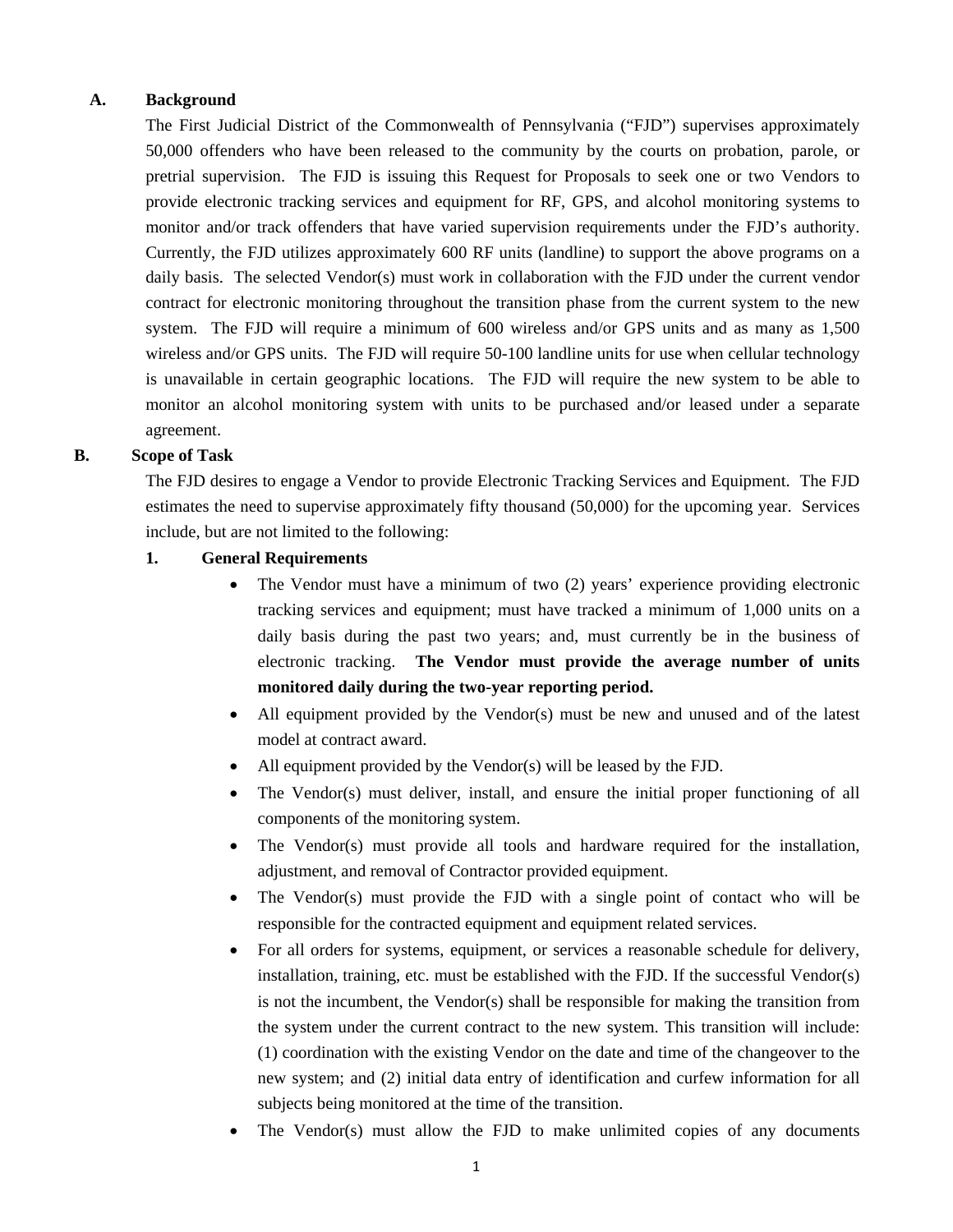determined to be necessary for use by the division personnel implementing Electronic Tracking.

- All equipment proposed for use under this contract must be Federal Communications Commission (FCC) certified. The Vendor(s) must provide the applicable FCC number(s).
- Vendor(s) must provide original equipment manufacturer (OEM) information for all equipment proposed for use under the contract.
- Vendor(s) must disclose any recalls or patent disputes (pending or closed) within the previous five (5) years for all equipment proposed for use.
- Vendor(s) must detail any quality standards met by the equipment or the original equipment manufacturer (e.g., International Organization for Standardization [ISO], military standards).
- Accessory equipment (e.g. personal digital assistants, mobile tracking devices, multichargers, landline attachments, car chargers) that enhances and/or complements the use of the specific electronic monitoring equipment may also be presented for consideration. Any additional accessories offered by the Vendor must be described in detail (with pricing) on a separate page and attached to the Vendor's proposal.
- The Vendor(s) must be capable of providing both an on-premises [installed at a FJDdesignated facility in FJD office(s)] OR an off-premises (at a Vendor-maintained facility) central monitoring station. The Vendor(s) should submit proposals for both options.

## **2. Central Monitoring Station Requirements (On-Premises)**

- A Server with the following:
	- o Central Processing Unit (dual CPU)
	- o High volume storage medium such as a hard drive or similar technology
	- o TCP/IP network capability and accessibility for a minimum of 1000 users.
	- o LAN (Local Area Network) connectivity for 7 PCs as described in section 2.3.2
	- o Redundant power supplies
	- o Rack Mount
	- o Ownership to pass to the FJD after acceptance
- Seven (7) complete PCs with the following:
	- o CPU
	- o Flat screen monitor of at least 23" diagonal measurement with necessary cables
	- o Keyboard and mouse with necessary cables
	- o Windows operating system Windows 7 or higher.
- An on-premises central monitoring station must include one (1) high-volume color printer and one (1) backup printer, with necessary cables, to print reports and alerts, for which the Vendor(s) will provide ink for the duration of the contract.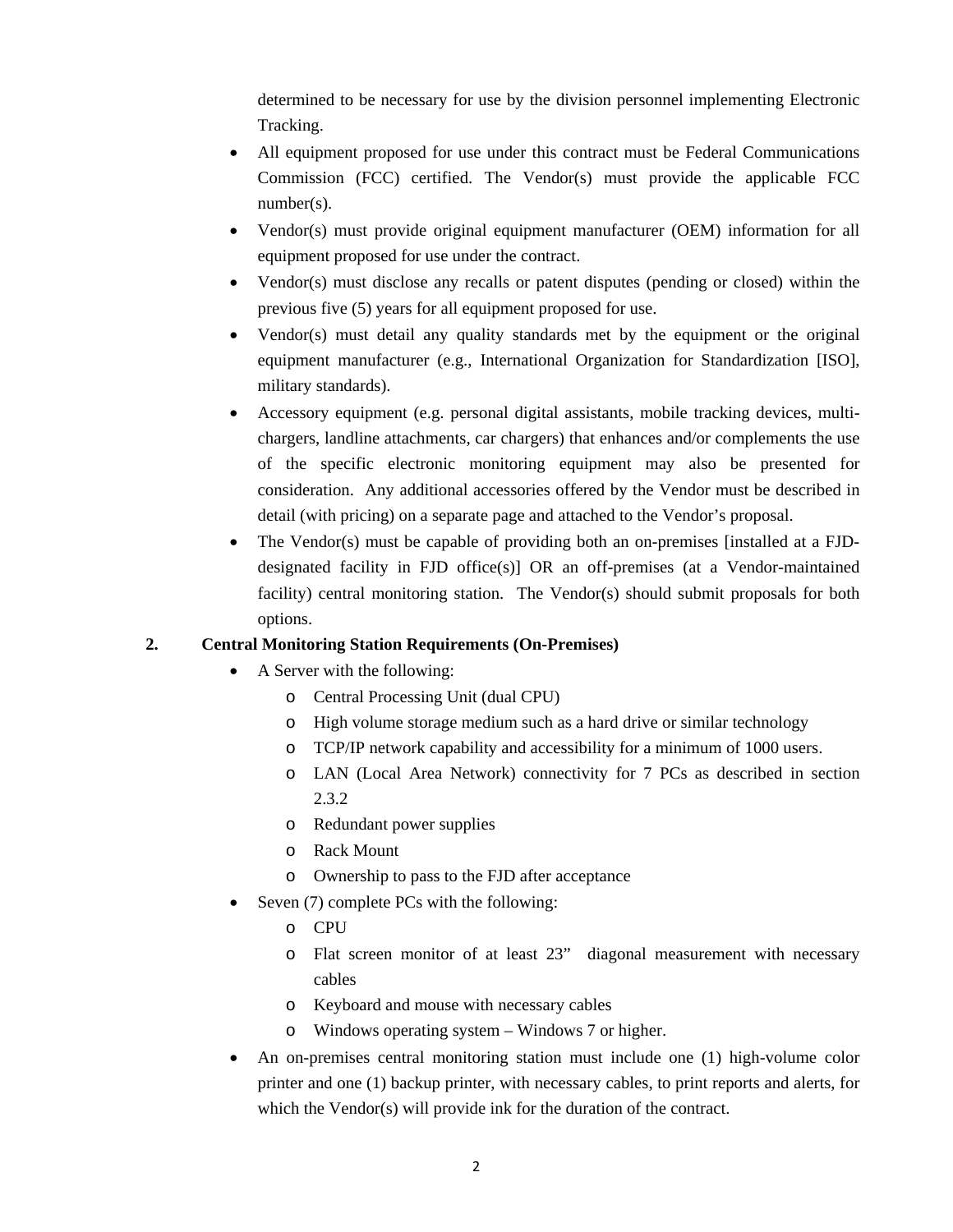- An on-premises central monitoring station must include an uninterruptible power source for the Enterprise Level Server capable of maintaining a minimum of four (4) hours of backup power in the event of electrical failure.
- An on-premises central monitoring station must include one (1) complete on-premises server (specification above) and one (1) complete off-premises back-up server (specification above) both meeting the specifications listed above to be installed at locations that will be specified by the FJD.

## **3. Central Monitoring Station Requirements (Off-Premises)**

- The Vendor(s) must establish a central monitoring station at the Vendor(s) location with a dedicated server (See specifications above)
- An off-premises central monitoring station must include a disaster recovery solution to ensure the prevention of data loss in the event of natural disaster, electrical or equipment failure. **The Vendor(s) must provide a copy of their disaster recovery solution.**
- An off-premises central monitoring station must maintain a fail-safe facility a minimum of sixty (60) miles from the primary facility that can be used in the case of a catastrophic event at the primary location.
- An off-premises central monitoring station must be capable of receiving outage notifications from cellular service providers. **The Vendor must describe the notification process (es) it utilizes.**
- An off-premises central monitoring station must be staffed twenty-four (24) hours per day.
- An off-premises central monitoring station must meet all applicable federal, state and local regulations (e.g., building, fire and life safety codes).
- An off-premises central monitoring station must prevent unauthorized access to subject information.
- An off-premises central monitoring station must provide for the archiving of all monitoring data and must also ensure that this data is available online, DVD, or in print.
- The Vendor(s) must detail the security safeguards established to prevent unauthorized access to monitoring data inside the off-premises monitoring facility, including how Vendor(s) employees and/or other staff will be monitored**. The Vendor(s) must detail how the company determines which personnel shall have such authorization.**

## **4. Electronic Monitoring Software Requirements**

- All electronic monitoring software including all operating system and monitoring software – must be the latest versions compatible with the current version of the Windows XP or higher operating system in use by the FJD, and must be in a format that does not require installation on FJD computers.
- All electronic monitoring software must include licensing agreements provided by the Vendor(s) which must be non-exclusive and paid in full.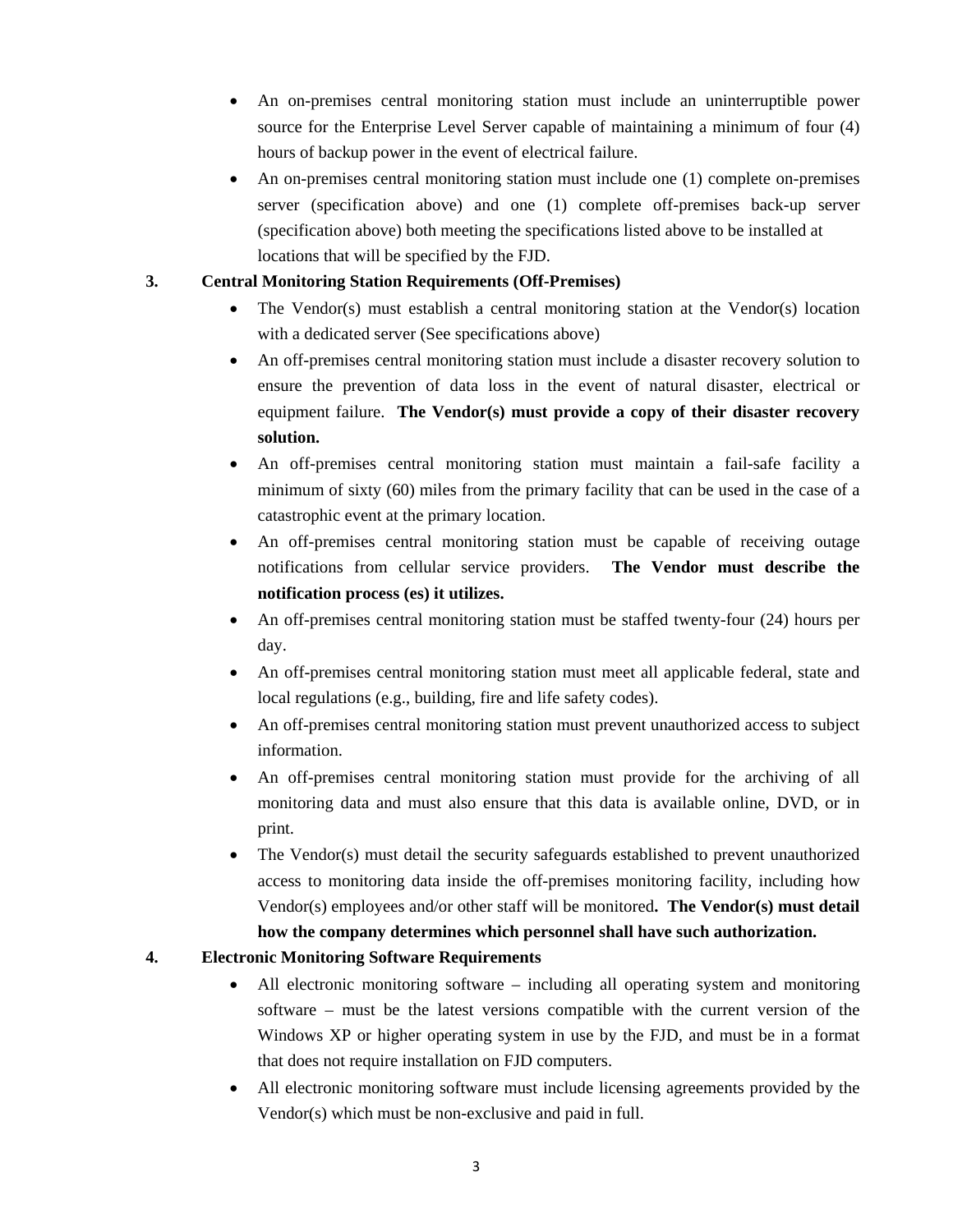- All electronic monitoring software must include upgrades to the latest versions throughout the contract period. The Vendor(s) must provide FJD personnel at least two (2) weeks advance notice of any system upgrade or change to be made remotely by the Vendor(s). Any system disruptions caused by changes made without advance notification may result in liquidated damages.
- All electronic monitoring software must be secure and configured to prevent unauthorized access. **The Vendor(s) must submit a flow chart and/or description of the applicable security protocols.**
- All electronic monitoring software must be network capable through TCP/IP and must be accessible to all FJD personnel.
- All electronic monitoring software must be capable of maintaining the accuracy of the FJD's central monitoring station system time to within three (3) minutes of the atomic clock in the National Institute of Standards and Technology in Boulder, Colorado.
- All electronic monitoring software must be capable of monitoring and maintaining data on a minimum of 1500 subjects in real-time.
- The electronic monitoring software must be capable of differentiating between categories of subjects (e.g., probationers, parolees).
- All electronic monitoring software must enable FJD personnel to enter, store, edit, and remove any necessary subject identification and curfew data without the assistance or intervention of the Vendor(s).
- All electronic monitoring software must be capable of maintaining a database which assigns a unique identification number to each subject and includes a variety of information fields (e.g., name, race, sex, age, address, offenses, and curfew restrictions).
- The Vendor(s) must, within thirty (30) calendar days of contract award, create and maintain a secure, password ¬protected database of the FJD's home monitoring systems and contracted equipment (e.g. bracelets, straps, etc.) which must be accessible through the Internet. The database must be in a format acceptable to the FJD and must allow FJD-designated users to search and perform sorts by any field. No record in the database shall be deleted earlier than (a) a date that is three (3) years following final payment from the FJD under the contract; or (b) a date specified by law. An electronic file record in Microsoft Excel 97-2003 shall be provided to the FJD upon request of the Contract Manager. Failure to maintain the database will be grounds for non-payment of invoices and possible contract termination.
	- o The fields in the database shall be as follows:
		- Subject name (last and first)
		- $\blacksquare$  PP#
		- Date of Birth
		- Docket Number(s)
		- **Subject address**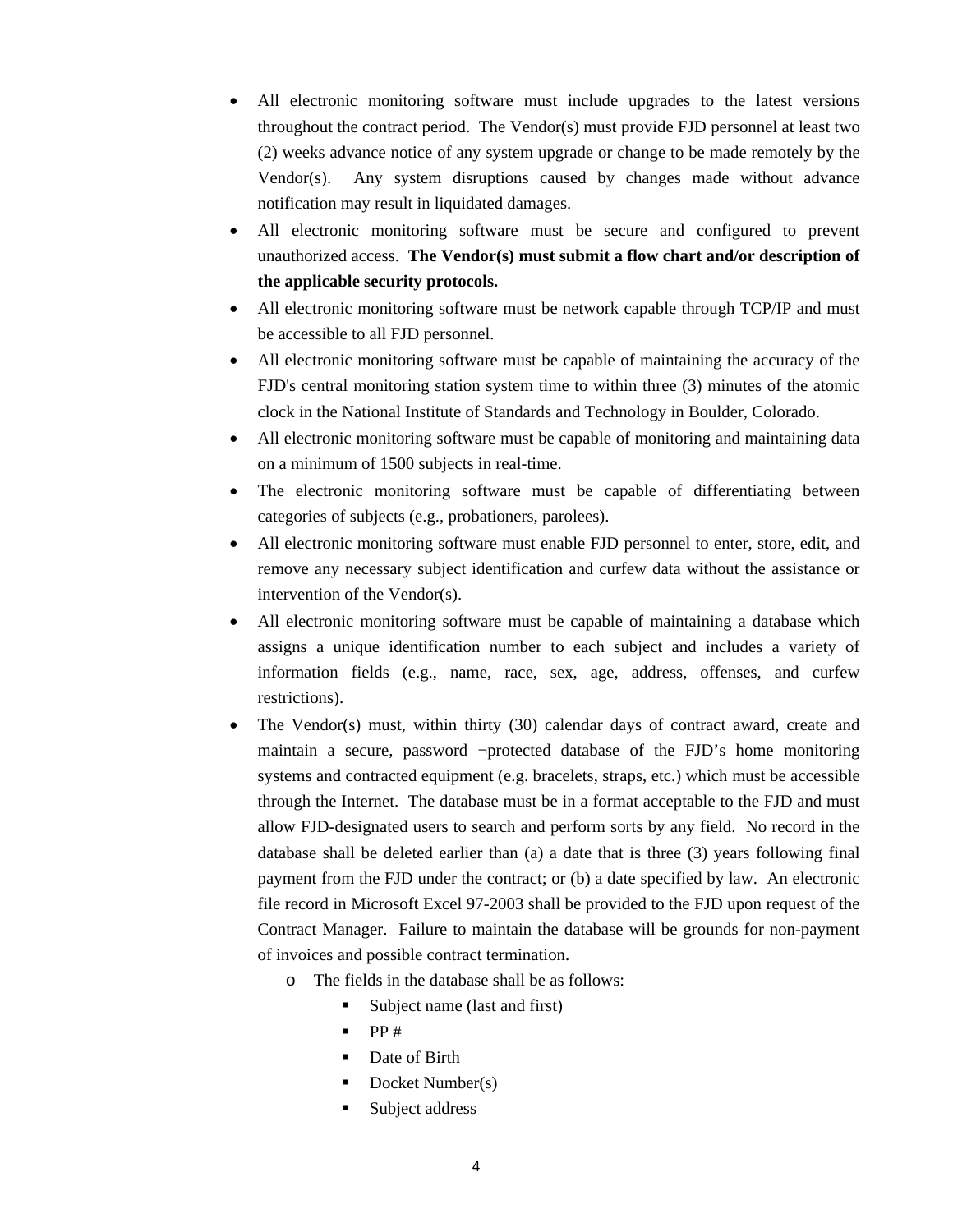- Subject Phone number
- Subject Alternate number
- Work address
- Work phone number
- Date ordered to electronic monitoring
- Supervision type (e.g., probation, parole, pre-trial)
- Special conditions/needs
- **Pretrial Officer or Probation/Parole Officer Name**
- **Pretrial/Probation Officer's Supervisor's Name**
- **Pretrial/Probation Officer's Supervisor's number**
- Date of installation
- **Location of installation**
- **Installed by**
- Date of activation
- Activated by
- Date of deactivation
- Deactivated by
- Reason for deactivation
- Date retrieved
- Retrieved by
- Field or Office retrieval
- Equipment retrieved  $(Tx, GPS, FMD)$
- Equipment damaged  $(Y/N)$
- Date returned to inventory
- Returned to inventory by
- Equipment item serial number  $(*)$
- Equipment status (e.g., active, returned)  $(*)$
- System type (e.g., RF, active or passive GPS)  $(*)$
- Purchase Order/Billing Account Number (\*)
- Cost per unit  $(*)$
- Number of days active during month  $(*)$
- Number of days active (total)  $(*)$
- $\blacksquare$  Total Monthly charges  $(*)$
- Invoice Number and Date  $(*)$
- Comments
- o Data in columns marked (\*) shall be provided by the Vendor; data for all other columns shall be entered by FJD personnel
- The database shall be kept current with updates made each time a service is added, changed, or terminated. The Vendor(s) must make updates no later than the end of the next business day following service addition/change/deletion.
- All electronic monitoring software must enable FJD personnel to submit and view,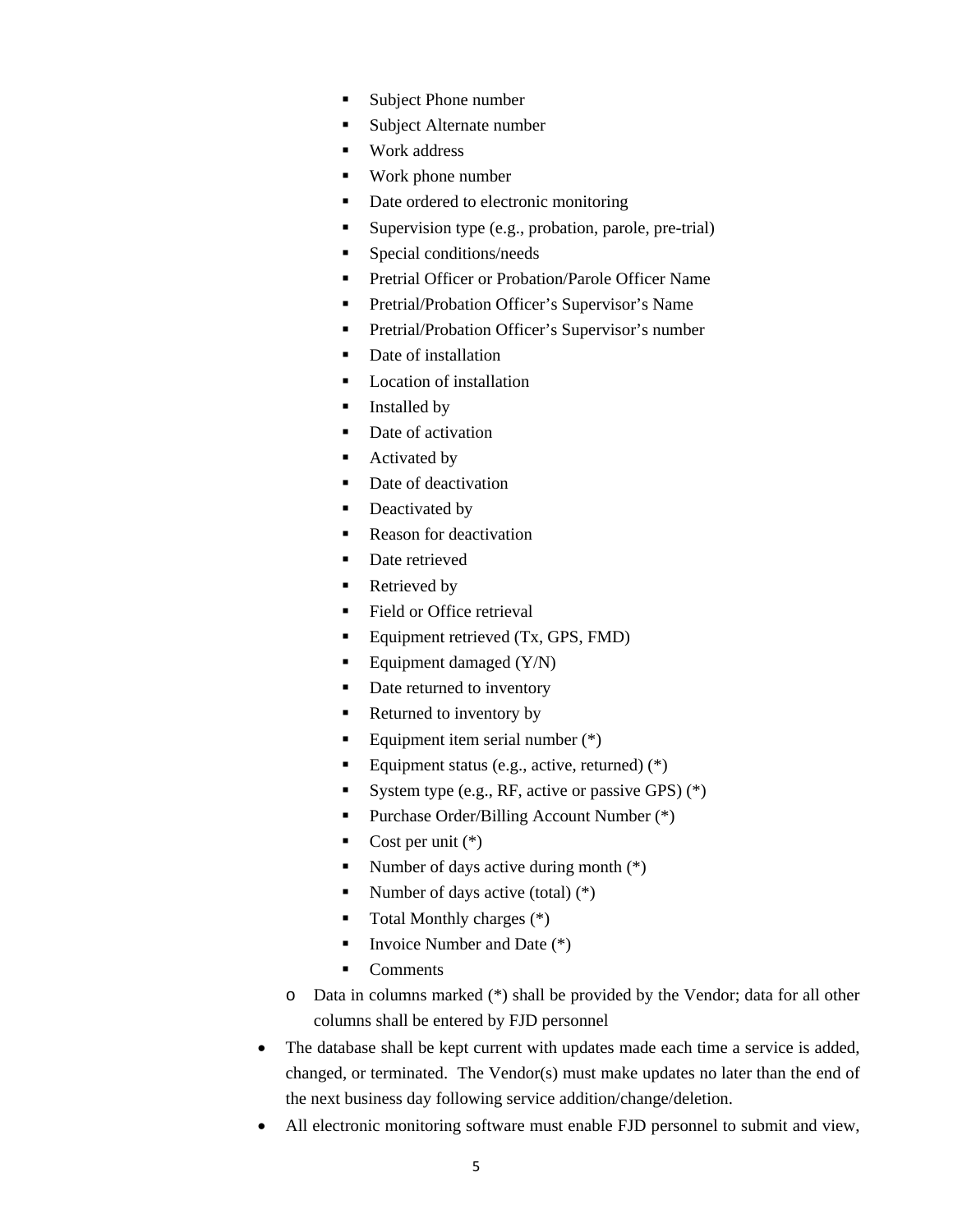over an encrypted channel, personal information about a subject including name, address, telephone number, offender type, distinguishing features, and alert information.

- The system must be capable of storing subject advisory information (e.g., vicious dog on premises, assault history, and weapons history) and must be able to display a related text alert on the main offender detail screen.
- The RF electronic monitoring system equipment must be capable of storing, linking and displaying digital subject photographs for each record in the database. The Vendor(s) must provide and maintain all necessary hardware (e.g., camera and software) to capture and integrate the photographs.
- The system must be capable of transmitting subject photographs and any other fields in the database by e-mail, fax or printer.
- All electronic monitoring software must enable FJD personnel to create, edit, and delete scheduling information and to note the reasons for scheduling changes.
- All electronic monitoring software must enable FJD personnel to determine which violations or events are to be reported, and to whom and by what means they are to be reported.
- All electronic monitoring software must be capable of issuing an alarm to FJD personnel of any subject's violation of the terms of the monitoring program. The system must be capable of sending alarms directly to the central monitoring station, and also to alpha-numeric pagers, email addresses, fax machines, personal digital assistants, and Smartphones. The option must exist for such notification to be time window programmable (e.g. alarms will only be sent between 6:00 am to 1:00 am) or reported once a day for the entire day.
- FJD personnel must be able to establish and modify violation and notification priorities and procedures.
- The system must be capable of recording and printing to a printer the name of the subject and the nature and date and time of the event/alert.
- All electronic monitoring software must provide a centralized view through which all alerts can be received, prioritized, and responded to by FJD personnel.
- All electronic monitoring software must contain a field that enables FJD personnel to enter alert response data, including any comments regarding the resolution of alerts.
- All electronic monitoring software must enable FJD personnel to produce a variety of reports on subjects being monitored. **The Vendor(s) must submit examples of the types of reports available.**
- All electronic monitoring software must utilize a single common exportable format (e.g., SPSS, MS Access, MS Excel) to enable FJD personnel to import/export data from all available fields.
- All electronic monitoring software must be capable of providing, on demand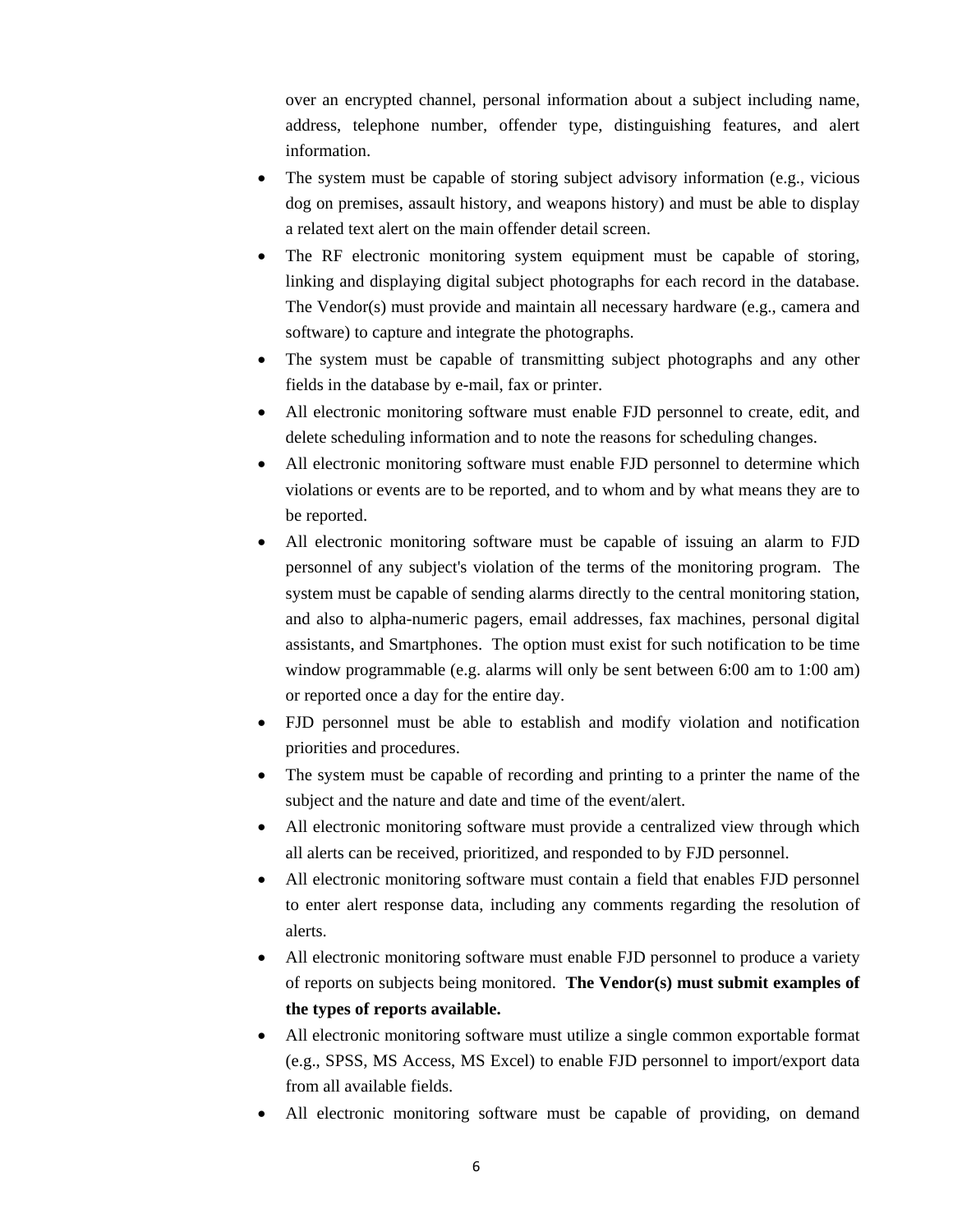through a secure user interface, access to subject activity reports covering a specified time period.

- All electronic monitoring software must be capable of providing, on demand through a secure user interface, access to subject alert reports covering a specified time period.
- All electronic monitoring software must be capable of providing, on demand through a secure user interface, access to subject demographic reports.
- All electronic monitoring software must be capable of providing, on demand through a secure user interface, access to subject criteria reports.
- All electronic monitoring software must be capable of providing, on demand through a secure user interface, access to crime mapping reports relating to subjects in specified zip codes during specified time periods.
- All electronic monitoring software must be capable of providing, on demand through a secure user interface, access to population reports.
- All electronic monitoring software must be capable of providing, on demand through a user interface, reports of subjects in active status by quantity per specified time period, and by number of days for specified subjects.
- All electronic monitoring software must be capable of providing, on demand through a user interface, ad hoc reports with user-defined fields containing any and all data captured in the database in any desired arrangement of fields utilizing any filters appropriate to screen out unwanted information. This capability must be network accessible for all designated users and employ a user-friendly interface requiring no technical skills.
- All electronic monitoring software must include an inventory feature that is fully searchable.
- All electronic monitoring software must include an inventory feature that enables FJD personnel to track all equipment usage: by subject name, duration of use, and for specified time periods.
- All electronic monitoring software must include an inventory feature that enables FJD personnel to track equipment that has been returned for service.
- All electronic monitoring software must include an inventory feature that enables FJD personnel to distinguish between equipment in use, equipment in inventory, and equipment returned for service.
- All electronic monitoring software must include an inventory feature that enables FJD personnel to create exception reports that compare the physical inventory to the inventory listed in the database.
- All electronic monitoring software must include an inventory feature that will interface with a bar code device (or equivalent) to enable automated entry and inventorying of equipment. The Vendor(s) must provide and maintain the equipment required for this purpose.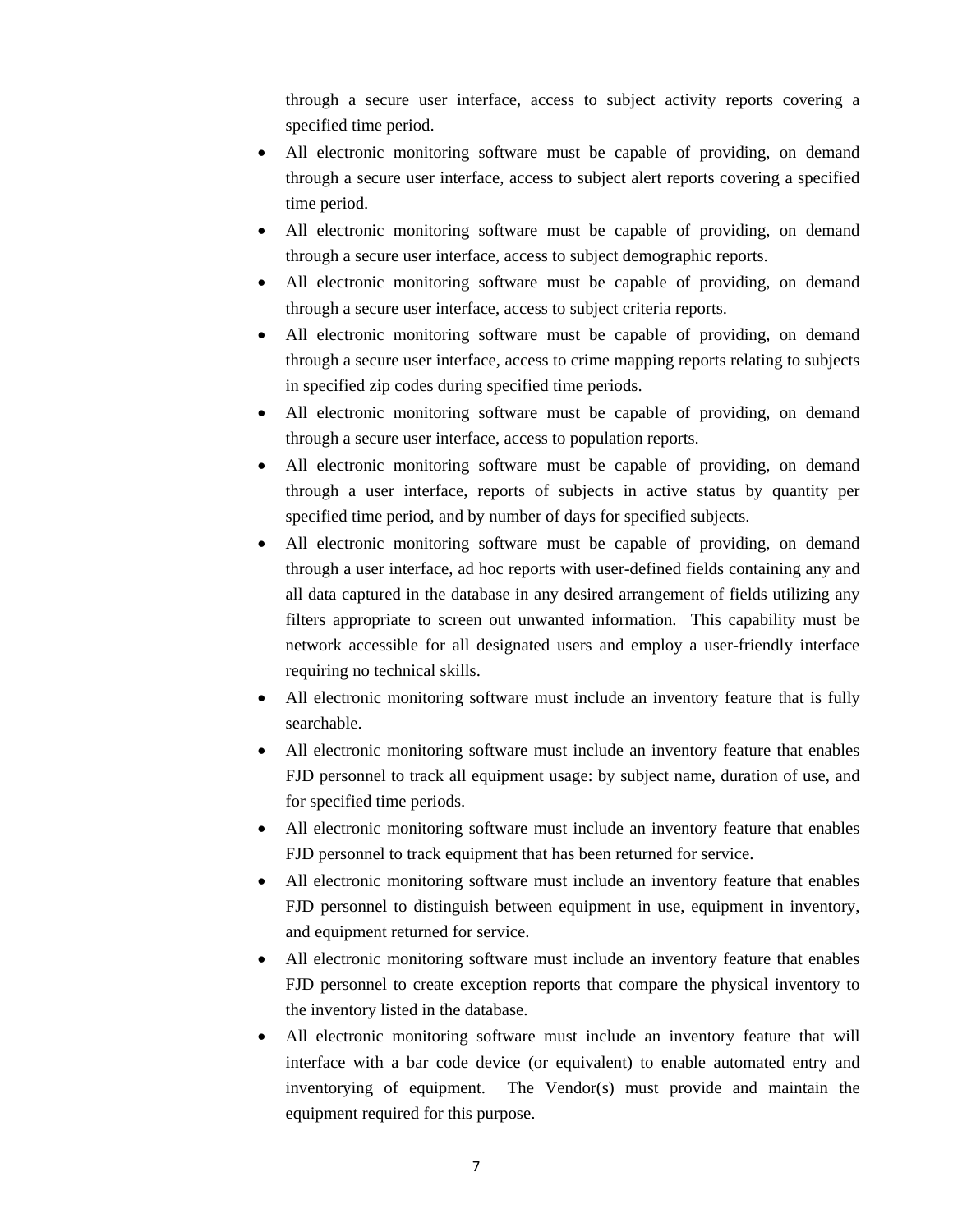- GPS monitoring software must enable FJD personnel to group and individually configure inclusion and exclusion zones, and to create, edit, and delete scheduling information, including reasons for scheduling entries.
- GPS monitoring software must include the most recent versions of mapping software. Mapping software must be updated throughout the contract period and the application's mapping function must not be solely dependent on internet-based maps.
- GPS monitoring software must display every GPS point recorded for each subject with date, time, and speed notations for each point.
- GPS monitoring software must display street names and must enable FJD personnel to easily determine the approximate addresses associated with GPS points.
- GPS monitoring software must include 2D and 3D views.
- GPS monitoring software must include such features as zoom in, zoom out, and drag to pan.
- GPS monitoring software must enable FJD personnel to view a history of GPS points for a subject, and must include an in-motion view with play, pause, fast forward and rewind capability.

## **5. RF Monitoring System Home Monitoring System Requirements**

- The Vendor(s) must be capable of providing both landline and cellular based onpremises RF units.
- The RF electronic monitoring system equipment provided by the Vendor(s) must be configured to permit expansion as may be necessary.
- The RF electronic monitoring system equipment provided by the Vendor(s) must have hardware and software security features sufficient to prevent tampering and to allow access only by authorized FJD personnel.
- The RF electronic monitoring system individual in-home devices must be capable of uniquely identifying only the subject associated with the device.
- The RF electronic monitoring system equipment must be remotely adjustable from the central monitoring station and must include 2 or more varying range settings, one of which should include a range under 100 feet.
- The RF electronic monitoring system equipment must be capable of polling all subjects at least every four (4) hours.
- The RF electronic monitoring system equipment must be capable of manual and automated polling verification twenty-four hours per day, seven days per week.
- The RF electronic monitoring system equipment assigned to each subject must operate reliably within normal residential structures without interference from another nearby units, common radio transmission devices, or appliances.
- The Vendor(s) must provide, at no additional charge, a replacement unit inventory of twenty (20) percent of the total number of active units calculated on a quarterly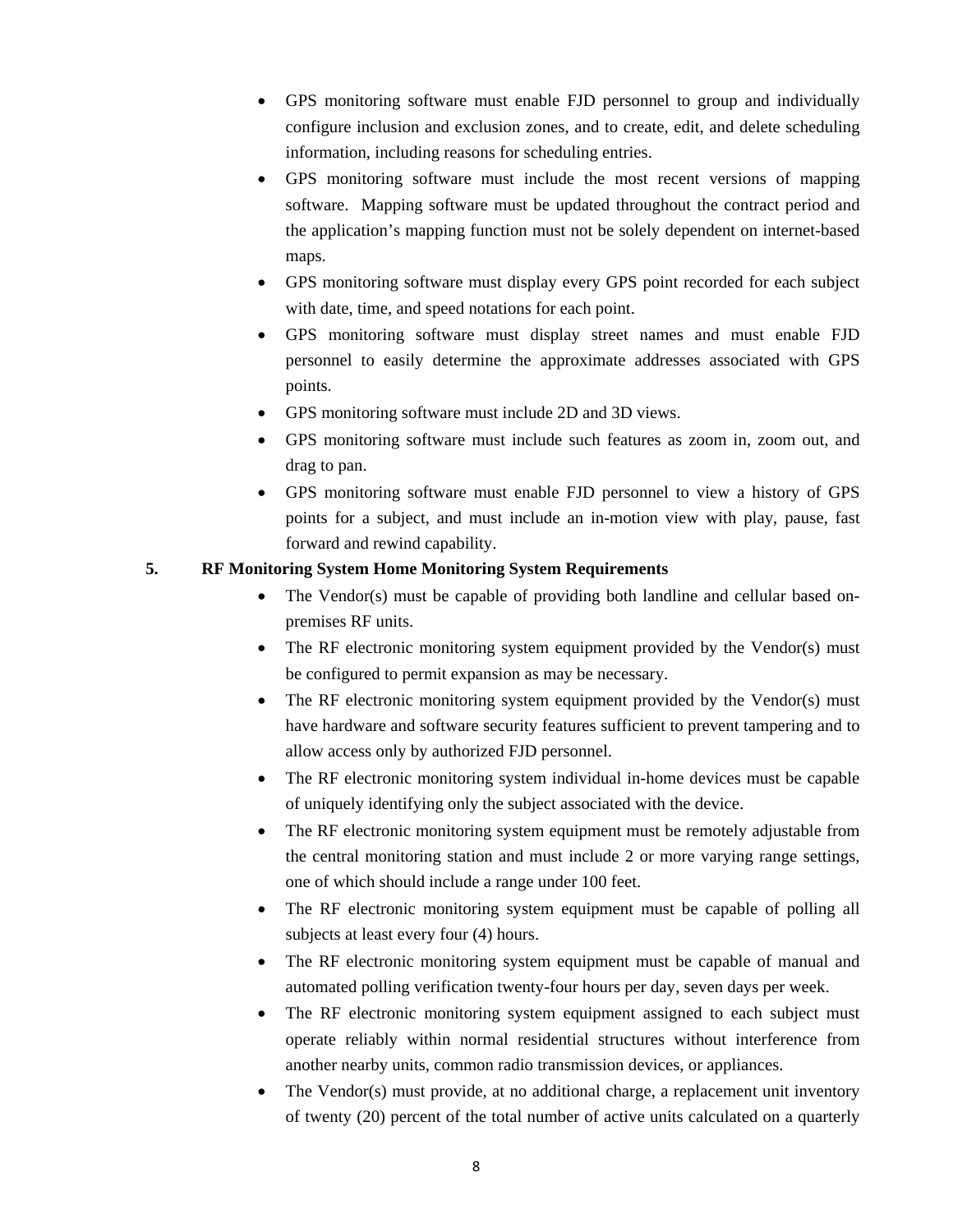basis for the period of the contract.

- The RF electronic monitoring system transmitting unit must be capable of being worn on the subject's ankle.
- The RF electronic monitoring system transmitting unit must be capable of being easily attached and removed by FJD personnel in less than ten (10) minutes.
- The RF electronic monitoring system transmitting unit must be capable of detecting and reporting tampering, cutting and removal.
- The RF electronic monitoring system transmitting unit must contain a preprogrammed or agency programmable identity code or other such identity capability which is unique to the subject wearing the device.
- The RF electronic monitoring system transmitting unit, if electronic in nature, must be shock and water-resistant. **The Vendor(s) must provide specifications relative to shock and water resistance.**
- The RF electronic monitoring system transmitting unit, if battery operated, must be capable of operating for at least twelve (12) months without recharge or replacement.
- The RF electronic monitoring system transmitting unit must be lightweight. **The Vendor(s) must specify the weight of the unit.**
- The RF electronic monitoring system transmitting unit must be hypo-allergenic and easily sanitized.
- The RF electronic monitoring system transmitting unit must have a strap replacement option.
- The RF electronic monitoring system transmitting unit must emit a signal to the receiving unit at least once every thirty (30) seconds.
- The RF electronic monitoring system transmitting unit must transmit a radio signal unique to the subject wearing it.
- The RF electronic monitoring system transmitting unit must be capable of reporting low battery status to the monitoring center.
- The RF electronic monitoring system receiving unit must recognize and verify only the on-person transmitting unit for which it has been programmed.
- The RF electronic monitoring system receiving unit must enable FJD personnel to remotely adjust the monitoring range and curfew settings through the central monitoring station.
- The RF electronic monitoring system receiving unit must have a large message buffer. (Specify capable size no less than 4,500).
- The RF electronic monitoring system receiving unit, if electrical, must operate on normal household current using normal home electrical outlets.
- The RF electronic monitoring system receiving unit, if electrical, must have at least a forty-eight (48) hour battery backup feature.
- The RF electronic monitoring system receiving unit must be capable of detecting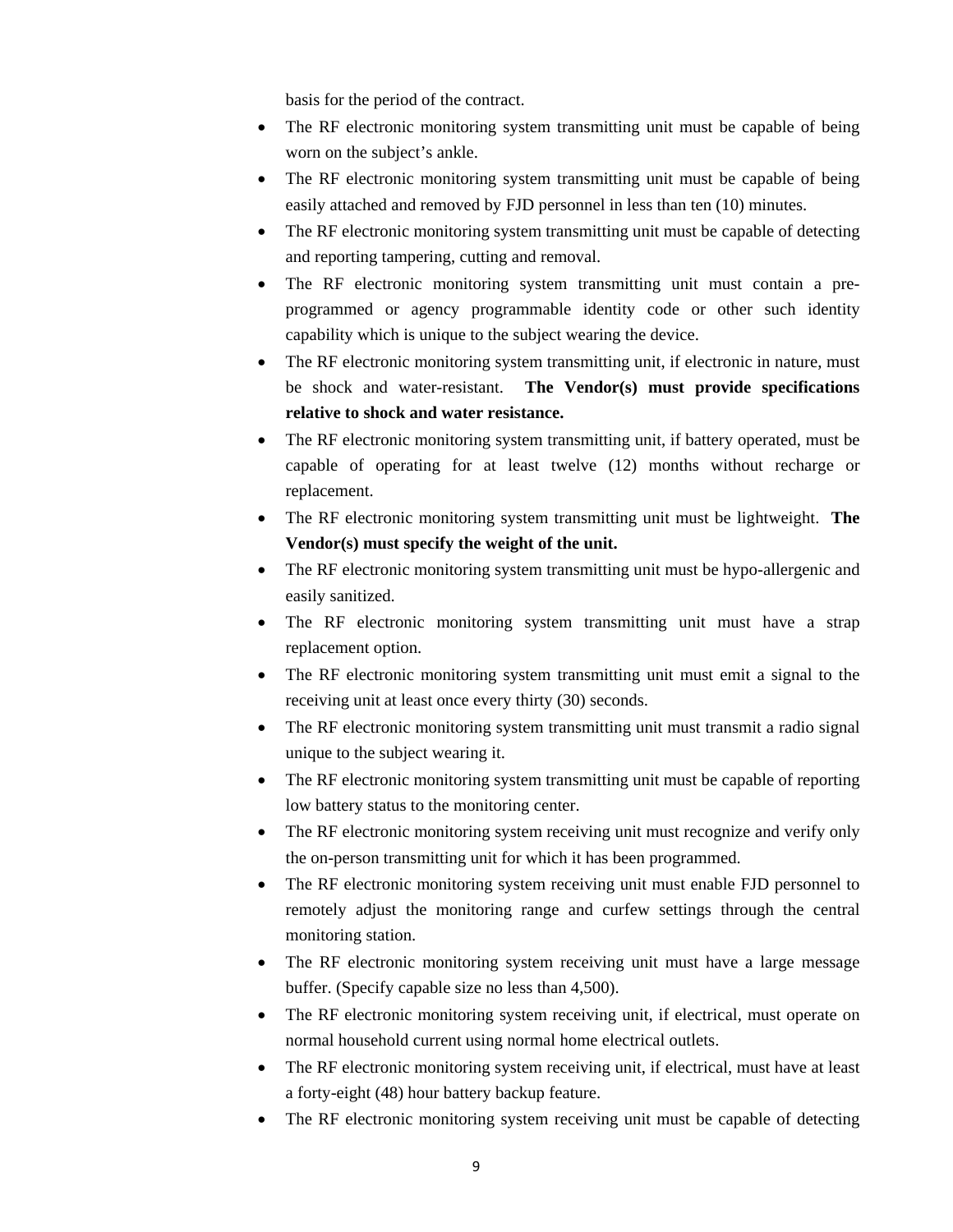and reporting its low battery status to the central monitoring station.

- The RF electronic monitoring system receiving unit must be capable of resisting tampering or disassembly by unauthorized personnel and must send an alert to the central monitoring station if tampering is detected.
- The RF electronic monitoring system receiving unit must be capable of detecting and reporting (with date and time stamp) to the central monitoring station userdefined events on a periodic, real-time, or on-demand basis.
- The RF electronic monitoring system receiving unit must be capable of detecting and reporting the arrival of the transmitting unit within range of the receiving unit.
- The RF electronic monitoring system receiving unit must be capable of detecting and reporting the departure of the transmitting unit from the range of the receiving unit based upon a preset, but adjustable, time interval.
- The RF electronic monitoring system receiving unit must be capable of detecting and reporting the cutting or removal of the transmitting unit's attachment strap.
- The landline-based RF electronic monitoring system receiving unit must be capable of data transmission on common household phone lines (e.g., POTS, VOIP, DSL) and must connect through a standard RJ-l1 jack.
- The landline-based RF electronic monitoring system receiving unit must be capable of verifying that the unit is connected to the assigned telephone number and must be able to detect call forwarding.
- The landline-based RF electronic monitoring system receiving unit must be capable of detecting and reporting the loss or restoration of 110 volt AC power.
- The landline-based RF electronic monitoring system receiving unit must be capable of detecting and reporting the disconnection and restoration of telephone service.
- The landline-based RF electronic monitoring system receiving unit must be capable of dialing long distance and 1-800 exchanges.
- The cellular-based RF electronic monitoring system receiving unit must be equipped with a visual signal capable of displaying power supply, cellular signal, and data transfer status.
- The cellular-based RF electronic monitoring system receiving unit must be configured to call out only to the central monitoring station and must not function as a normal cellular telephone.
- The cellular-based RF electronic monitoring system receiving unit must be configured to utilize a minimum of two cellular networks. The cellular home receiving unit must be able to operate on either network depending on cellular signal availability. **The Vendor(s) must provide the names and coverage areas for the included providers.**
- The cellular-based RF electronic monitoring system receiving unit must have the ability to roam on cellular networks other than that of the primary cellular service provider.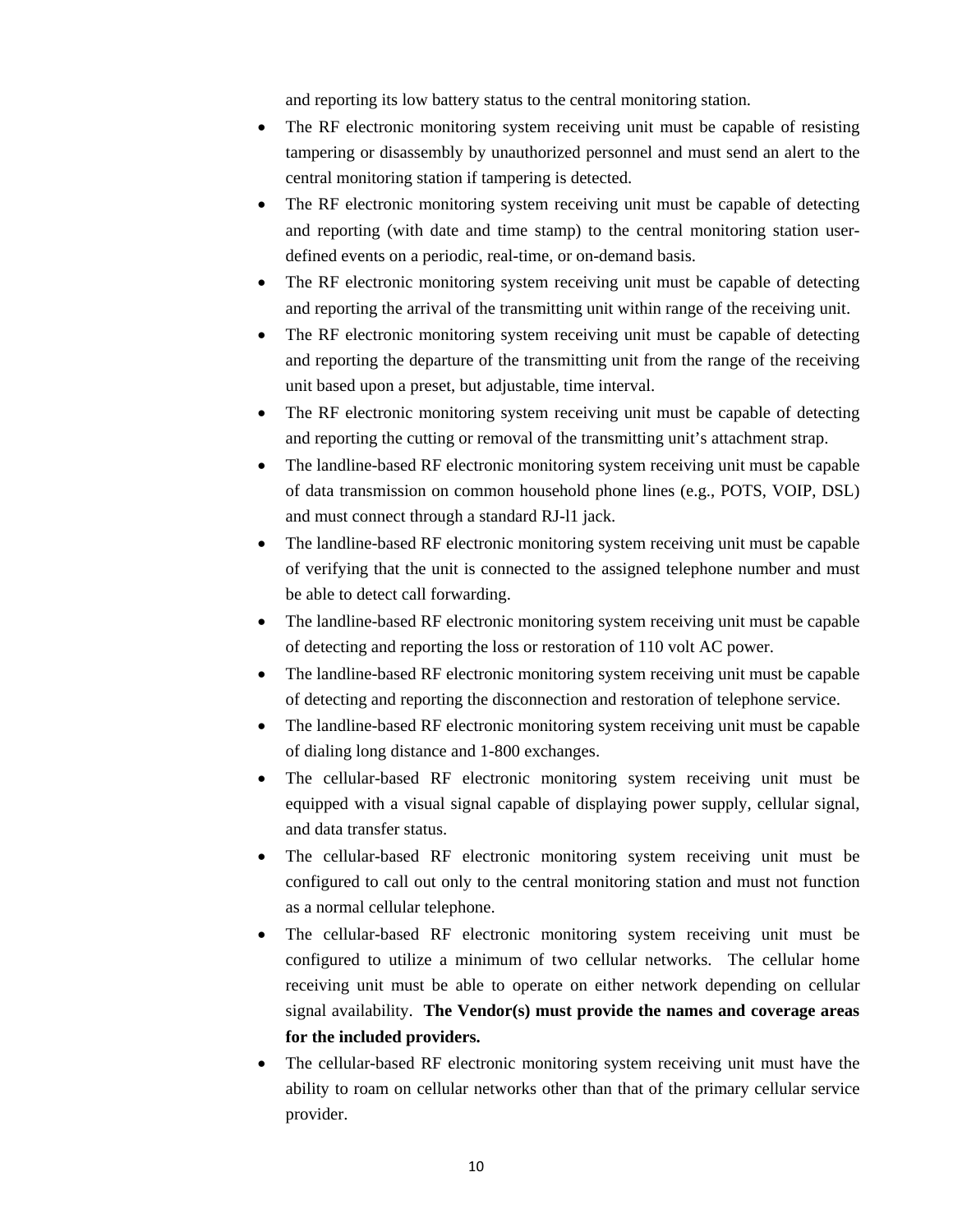- The cellular-based RF electronic monitoring system receiving unit must enable FJD personnel to communicate with the subject through the unit (e.g., by voice, tone, vibration, LED, LCD). **The Vendor(s) must provide a description of the communication feature.**
- RF electronic monitoring system receiving units that utilize dual telephone technology (landline and cellular) must satisfy all of the requirements for one or both types of equipment.

## **6. RF Monitoring System Drive-By Monitoring System Requirements**

- The RF drive-by monitoring system equipment must enable FJD personnel to determine whether a subject wearing monitoring equipment is in the area and must display the identification information (e.g., subject name, equipment number) associated with that equipment.
- The RF drive-by monitoring system equipment must have an adjustable sensitivity control capable of adjusting the sensitivity range of the unit from less than 75 feet to at least 300 feet.
- The RF portable drive-by monitoring system equipment must be capable of operating from an internal rechargeable battery for a minimum of 10 hours and must also be capable of being powered from both a vehicle's 12V cigarette lighter adapter and 110V AC.
- The drive-by monitoring system equipment must be equipped with a portable (rubber duck) and magnetic mount rooftop antenna for in-vehicle use.
- The RF drive-by monitoring system equipment must have a 200 event non-volatile memory that will time stamp the last 200 transmission signals, and must be capable of downloading this information to a standard personal computer using a Microsoft Windows operating system.
- The RF drive-by monitoring system equipment must enable FJD personnel to interface downloaded data from the monitoring unit with the electronic tracking database to print a report containing the transmitting unit's identification number, the subject's name and the date and time detected.
- The RF drive-by monitoring system equipment must be capable of collecting and reporting tampering and low battery conditions of the anklets it reads.

## **7. RF Monitoring System Group Monitoring System Requirements**

- The RF group monitoring system equipment must enable FJD personnel to add, edit, and delete group member entries in the group monitoring system.
- The RF group monitoring system equipment must have a rechargeable battery, with a minimum of 18 hours of battery life.
- The RF group monitoring system equipment must have a memory buffer capable of holding a minimum of 1500 messages.
- The RF group monitoring system equipment must be capable of data transmission on common household phone lines (e.g., POTS, VOIP, and DSL) and must connect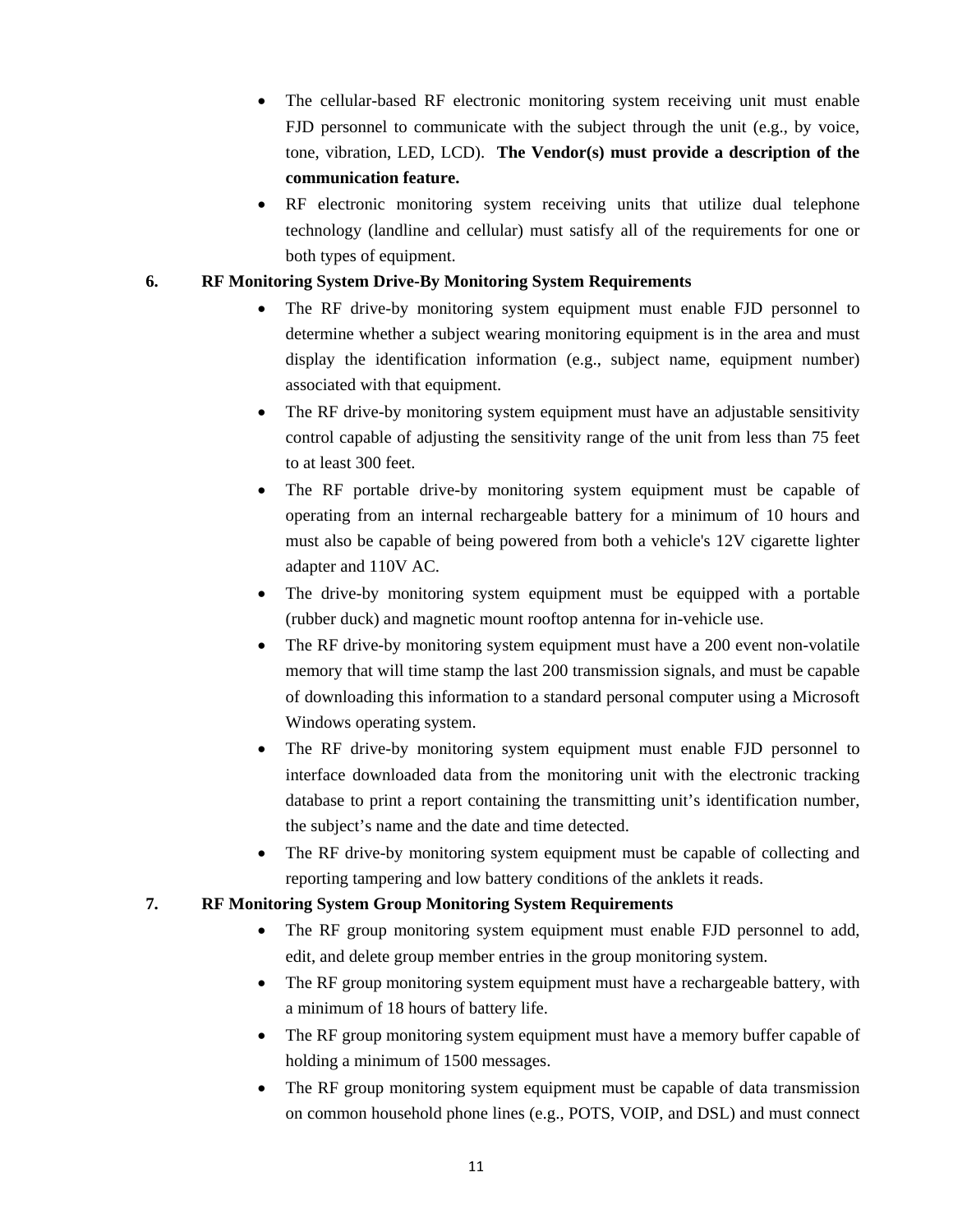through a standard RJ-l1 jack or be cellular based.

- The RF group monitoring system must be capable of tracking up to 300 RFID tags.
- The RF group monitoring system equipment must be capable of producing a timestamped log of user-designated events.
- The RF group monitoring system equipment must be capable of defining the group in advance or on the fly.

## **8. GPS Tracking System One-Piece Transmitter/Receiver Unit Requirements**

- The Vendor(s) must provide all required straps, batteries, hardware and tools at no additional charge. Straps, batteries, and hardware may not be re-used.
- The Vendor(s) must describe the GPS format used: assisted, autonomous, or hybrid.
- The GPS unit must be capable of operating in active, passive and hybrid modes.
- The GPS unit must be capable of being worn on the subject's ankle.
- The GPS unit must be lightweight and small. **The Vendor(s) must provide size and weight specifications.**
- The GPS unit must be sealed and water resistant. **The Vendor(s) must provide the depth of water resistance.**
- The GPS unit must be hypoallergenic and must not pose a safety risk or hazard to the subject wearing the unit.
- The GPS unit must be durable and shock-proof. **The Vendor(s) must provide resistance specifications.**
- The GPS unit must be configured to utilize one of two or more cellular networks and the Vendor(s) must provide the names and coverage areas for the included providers.
- The GPS unit must have the ability to roam on cellular networks other than that of the primary cellular service provider.
- The GPS unit must be capable of detecting and reporting physical tampering with the unit casing.
- The GPS unit must have a rechargeable battery that operates on a standard 110 v household circuit.
- The GPS unit must be capable of being easily attached and removed by FJD personnel in less than ten (10) minutes.
- The GPS unit must enable FJD personnel to communicate with the subject through the unit (e.g., by voice, tone, vibration, LED, LCD). **The Vendor(s) must provide a description of the communication feature.**
- The GPS unit must have a rechargeable battery capable of maintaining a charge for a minimum of 16 hours.
- The GPS unit must have a backup location system in the event a GPS signal is not present.
- The GPS unit must be capable of accurately restricting a subject to the home within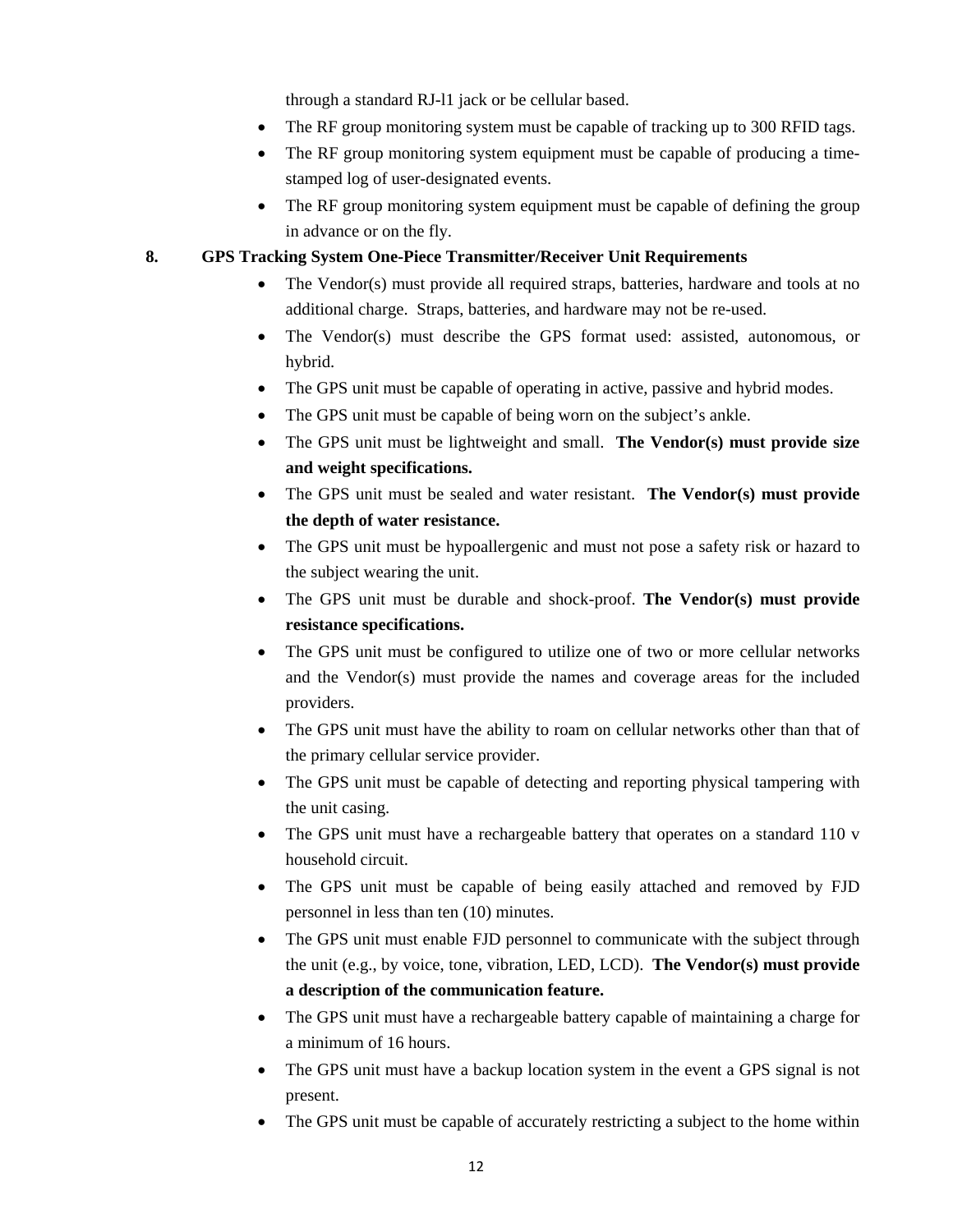a range of 75 to 150 feet. The same unit must be capable of reporting the location of a subject outside the home.

- The GPS unit must contain an internal clock that is accurate and automatically set with periodic time checking to verify accuracy**. The Vendor(s) must describe the clock setting and time checking features.**
- The GPS unit must be capable of connecting to the host computer through a cellular network.
- The GPS unit must be capable of collecting location points at a frequency of at least once every minute.
- The GPS unit must be capable of detecting and reporting (with date and time stamp) to the central monitoring station certain events on a user-defined or ondemand basis.
- The GPS unit should have an optional beacon device that must be capable of resisting tampering or disassembly by unauthorized personnel and must send an alert to the central monitoring station if tampering is detected.
- The GPS unit must be capable of detecting and reporting strap tampering (removal)
- The GPS unit must be capable of detecting and reporting strap tampering (cut)
- The GPS unit must be capable of detecting and reporting a low battery condition.
- The GPS unit must be capable of detecting and reporting location points.
- The GPS unit must be capable of detecting and reporting location verification failure (no GPS) within a user-designated time frame.
- The GPS unit must be capable of detecting and reporting exclusion zone violations.
- The GPS unit must be capable of detecting and reporting inclusion zone violations.
- The GPS unit must be capable of detecting when cellular coverage is not available and reporting status when service is restored
- The GPS unit must be capable of detecting and reporting when a subject leaves or returns to his or her residence.

## **9. Alcohol Monitoring System**

- The Vendor(s) must provide all required straps, batteries, hardware and tools at no additional charge. Straps, batteries, and hardware may not be re-used.
- The Vendor(s) must describe the Sobrietor format used: assisted, autonomous, or hybrid.
- The alcohol monitoring system must be capable of operating in active, passive and hybrid modes.
- The alcohol monitoring system must be capable of being coupled with RF or GPS monitoring via an ankle worn device.
- The alcohol monitoring system must be lightweight and small. **The Vendor(s) must provide size and weight specifications.**
- The alcohol monitoring system must be sealed and water resistant. **The Vendor(s) must provide the depth of water resistance.**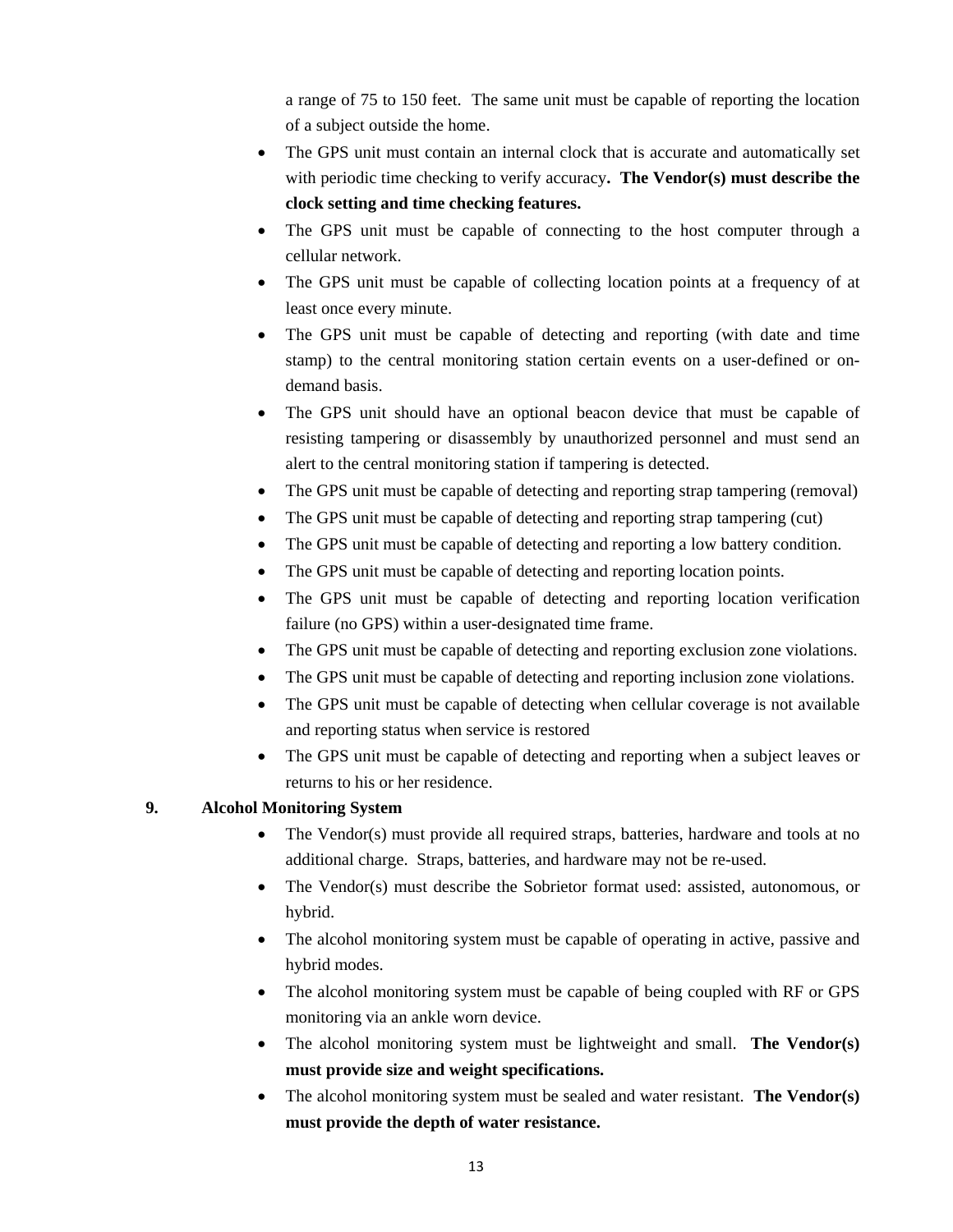- The alcohol monitoring system must be hypoallergenic and must not pose a safety risk or hazard to the subject wearing the unit.
- The alcohol monitoring system must be durable and shock-proof. **The Vendor(s) must provide resistance specifications.**
- The alcohol monitoring system must be configured to utilize one of two or more cellular networks (if cellular/GPS based) and the Vendor(s) must provide the names and coverage areas for the included providers
- The alcohol monitoring system must have the ability to roam on cellular networks (if cellular or GPS based) other than that of the primary cellular service provider.
- The alcohol monitoring system must be capable of detecting and reporting physical tampering with the unit casing.
- The alcohol monitoring system must have a rechargeable battery that operates on a standard 110 v household circuit.
- The alcohol monitoring system must be capable of being easily attached, set-up, and removed by FJD personnel in less than ten (30) minutes.
- The alcohol monitoring system must enable FJD personnel to communicate with the subject through the unit (e.g., by voice, tone, vibration, LED, LCD). **The Vendor(s) must provide a description of the communication feature.**
- The alcohol monitoring system must have a rechargeable battery capable of maintaining a charge for a minimum of 16 hours.
- The alcohol monitoring system must be capable of accurately restricting a subject to the home within a range of 75 to 150 feet. The same unit must be capable of reporting the location of a subject outside the home.
- The alcohol monitoring system must contain an internal clock that is accurate and automatically set with periodic time checking to verify accuracy. **The Vendor(s) must describe the clock setting and time checking features.**
- The alcohol monitoring system must be capable of connecting to the host computer through a cellular network or land-line
- The alcohol monitoring system must be capable of detecting and reporting (with date and time stamp) to the central monitoring station certain events on a userdefined or on-demand basis.
- The alcohol monitoring system must be capable of detecting and reporting strap tampering (removal)
- The alcohol monitoring system must be capable of detecting and reporting strap tampering (cut)
- The alcohol monitoring system must be capable of detecting and reporting a low battery condition
- The alcohol monitoring system (if cellular/GPS based) must be capable of detecting when cellular coverage is not available and reporting status when service is restored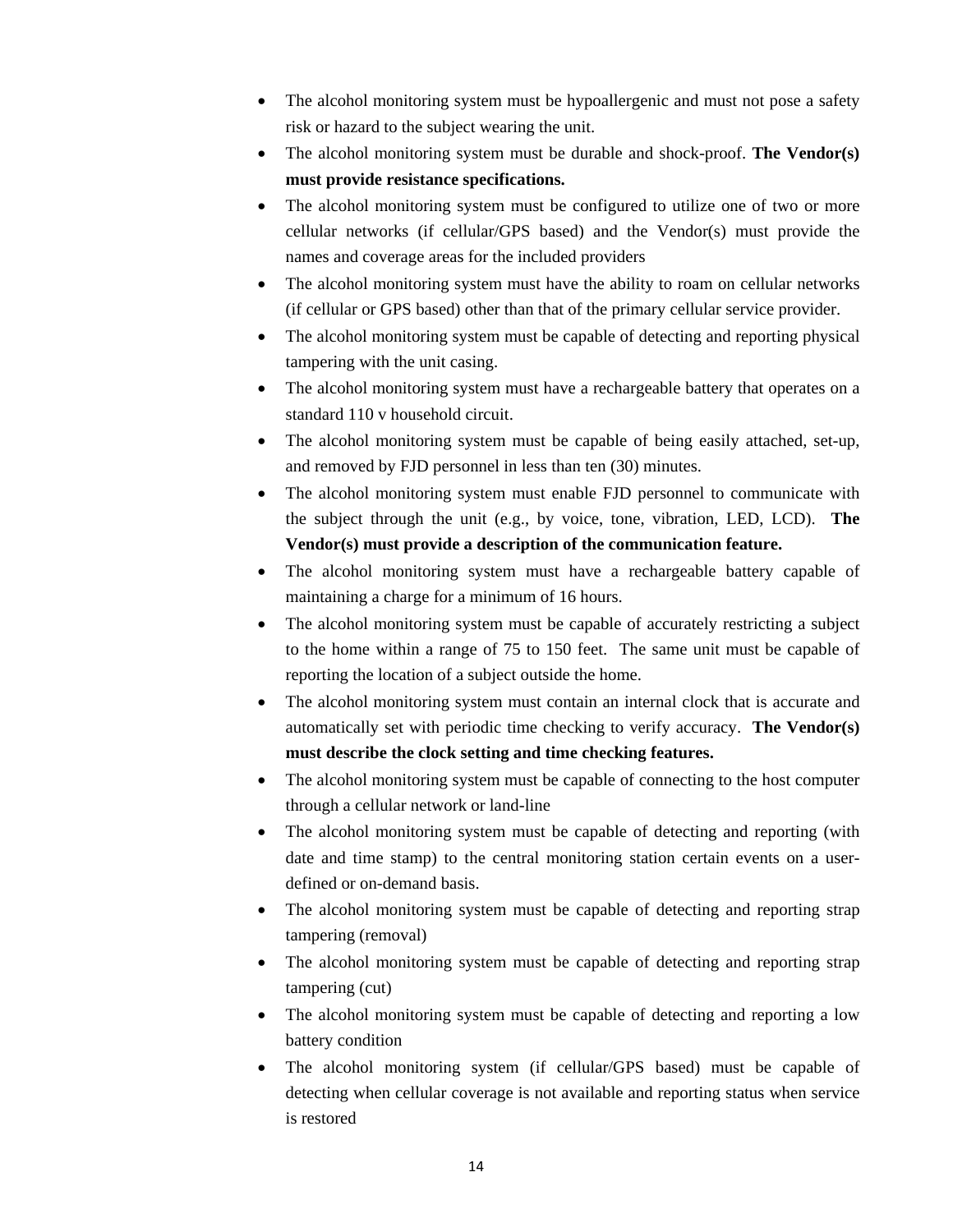• The alcohol monitoring system must be capable of detecting and reporting when a subject leaves or returns to his or her residence.

## **10. Vendor Supplied Equipment: Repair/Maintenance/Replacement**

- The Vendor(s) must, at no additional cost to the FJD, maintain all equipment or software provided under this procurement and repairs or replaces any malfunctioning equipment or software. The Vendor(s) must pay the costs for shipping equipment to or from the Vendor(s) repair facility for the duration of the contract.
- The FJD will make all reasonable efforts to prevent the theft or loss of, or damage to the Vendor(s) equipment. However, the FJD will not be responsible for any equipment lost, stolen or damaged. **The Vendor(s) must provide a description of the technology and procedures established for locating lost GPS units.**
- In the event that any of the equipment or software provided under this procurement is lost, stolen, or damaged while under the control of the Vendor or the FJD, the Vendor(s), at no additional cost to the FJD, must provide a replacement component or components within twenty-four (24) hours of notification by the FJD.
- The Vendor(s) must provide a toll free, twenty-four (24) hour accessible telephone number for use by FJD personnel to contact engineering and/or repair personnel to troubleshoot malfunctions and discuss other issues relating to the operation of the monitoring system.
- The Vendor(s) must maintain a turnaround time of five  $(5)$  workdays (pickup to return delivery) from the date of faxed or emailed notification for serviced equipment. Vendor(s) must not wait to receive returned equipment before shipping the replacement items specified in the email/fax notification.
- The Vendor(s) must include replacement supplies (ie: straps, clips, replacement batteries, etc).

## **11. Vendor Supplied Training**

- The Vendor(s) must provide on-site training for FJD personnel sufficient to ensure proficiency in the operation of the central monitoring station hardware and software
- The Vendor(s) must provide on-site training to FJD personnel sufficient to ensure proficiency in the installation and operation all electronic tracking equipment.
- The Vendor(s) must provide on-site formal refresher training or training sufficient to ensure proficiency in the installation and operation of all tracking equipment for newly assigned staff at no additional cost to the FJD at least once every six (6) months.
- The Vendor(s) must provide on-site formal training for FJD personnel sufficient to ensure proficiency in the inventory of equipment, software, and hardware; equipment return; and ordering procedures.
- The Vendor(s) must provide on-site formal training for FJD personnel sufficient to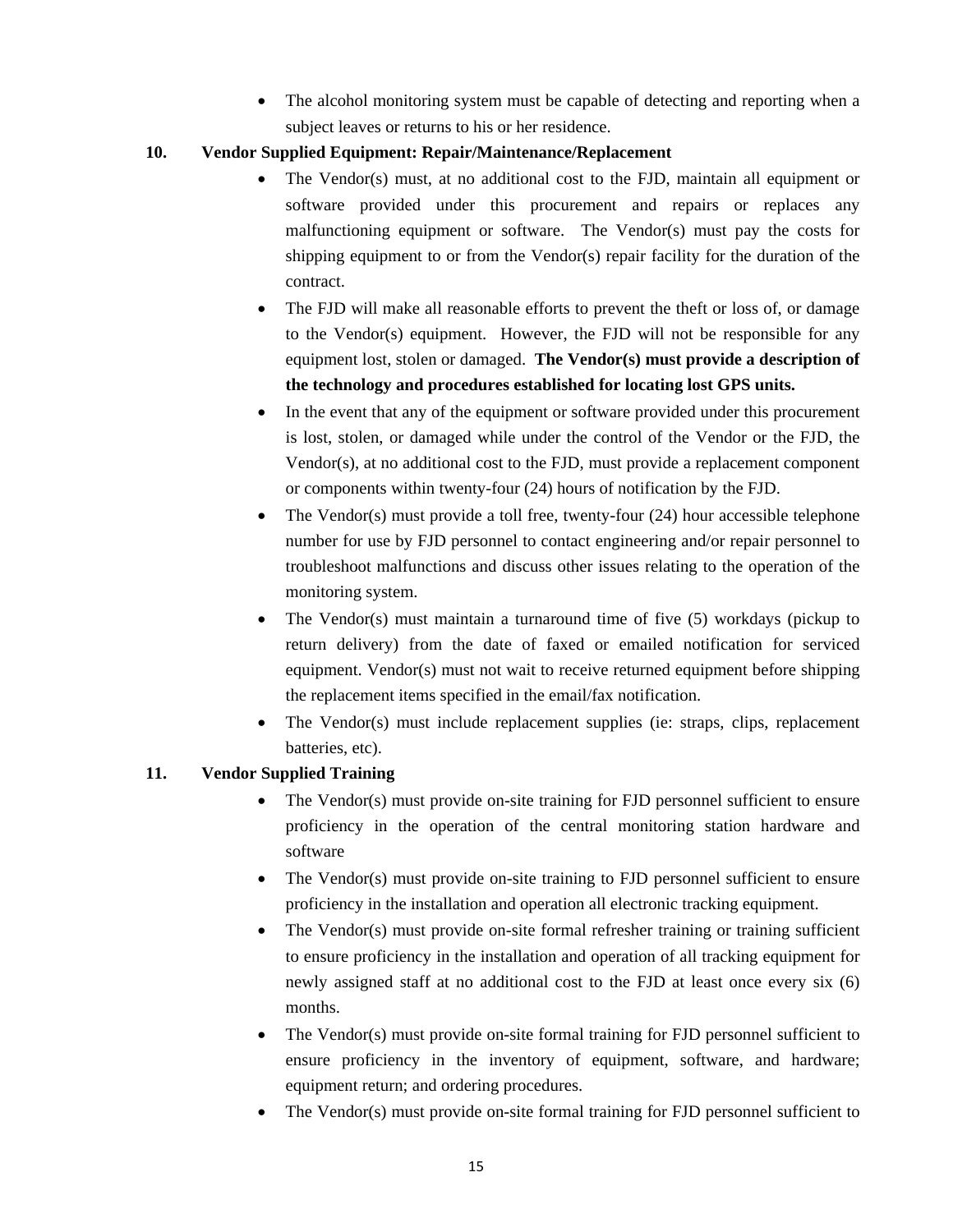ensure proficiency in billing procedures.

 $\bullet$  The Vendor(s) must provide, in paper and electronic form, a complete set of the user manuals/white papers for all equipment and software used for electronic tracking.

## **12. Personnel**

- Vendor personnel assigned to this project must submit to a fingerprint-based criminal record check prior to commencing work on this contract. Any record check that reveals a criminal history for the individual must be submitted to the FJD for review. The FJD reserves the right to disapprove for work on this contract any individual with a criminal record.
- The Vendor must agree that if any assigned staff is arrested while working on an FJD project, the Vendor will notify the FJD. The FJD reserves the right to disapprove for continued work on this contract any individual with a criminal record.
- The FJD reserves the right to review and inspect all work performed by the Vendor's personnel.
- All travel expenses for Vendor's personnel are the responsibility of the Vendor.

## **13. Conditions for Subcontracting and Approvals**

- The Vendor may not subcontract any portion of the services provided under this contract without obtaining the prior written approval of the Contract Manager, which is approval the FJD may withhold or condition in its sole and absolute discretion.
- The Vendor may not assign this contract, or any of its rights or obligations hereunder, without obtaining the prior written approval of the FJD, which approval the FJD may withhold or condition in its sole and absolute discretion.
- Any such subcontract or assignment shall include all the terms of the contract and any other terms and conditions that the FJD deems necessary to protect its interests. The FJD shall not be responsible for the fulfillment of the Vendor's obligations to the subcontractors, and the Vendor will hold the FJD harmless for any claims made by subcontractors against the FJD or its personnel.

## **14. Security Requirements**

- The Vendor must comply with all applicable laws, regulations, policies, standards, and guidelines affecting information technology projects, which may be created or changed periodically.
- The Vendor must adhere to and remain abreast of current, new, and revised laws, regulations, policies, standards, and guidelines affecting project execution.

#### **C. Additional Requirements**

The selected Vendor(s) must provide the following deliverables to the FJD, rendered in a form and quantity acceptable to the FJD: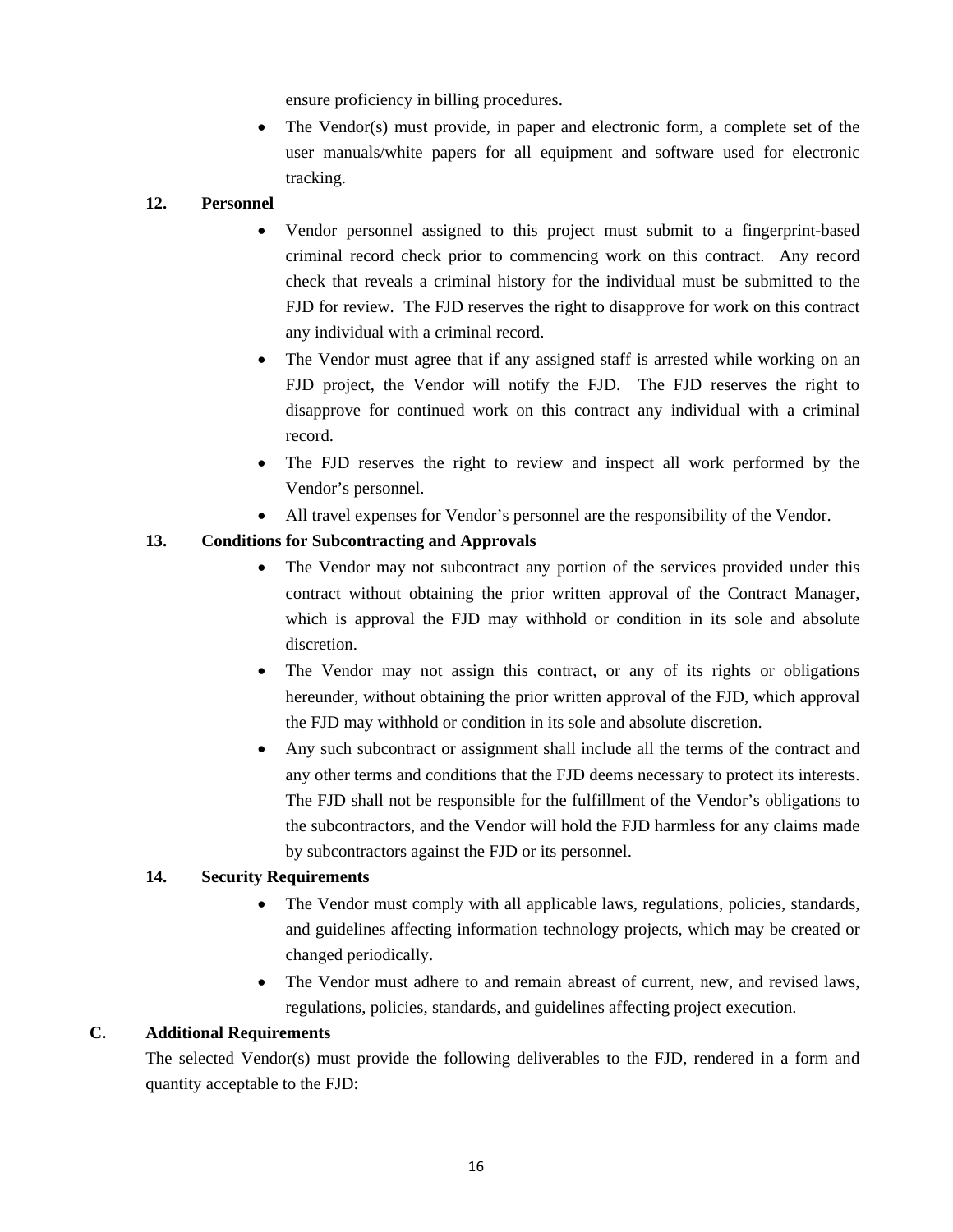Items are categorized by project phase. Deliverable Expected Completion Dates are specified as Notice to Proceed + Day(s) (e.g. NTP + 60 Days). Days are business days (excluding holidays, weekends, etc.) unless otherwise indicated.

| <b>Phase</b> | <b>Deliverable</b><br><b>Number</b> | <b>Description</b>                                                                                                                    |                             | <b>Due Date</b> |  |  |
|--------------|-------------------------------------|---------------------------------------------------------------------------------------------------------------------------------------|-----------------------------|-----------------|--|--|
| Initial      |                                     |                                                                                                                                       |                             |                 |  |  |
|              | 1                                   | On site central monitoring station delivered,<br>installed, configured and operational.                                               | 2.3                         | $NTP + 60$      |  |  |
|              | $\overline{2}$                      | Off site server installed, configured, tested and<br>confirmed operational.                                                           | 2.4                         | $NTP + 60$      |  |  |
|              | $\overline{3}$                      | Inventory Hardware and Software installed<br>configured and operational.                                                              | 2.5.34<br>through<br>2.5.40 | $NTP + 60$      |  |  |
|              | $\overline{4}$                      | On site digital camera hardware and software<br>delivered, installed, configured and operational.                                     | 2.15.15                     | $NTP + 60$      |  |  |
|              | 5                                   | For non-incumbent - changeover from previous<br>vendor arranged and completed.                                                        | 2.2.8                       | $NTP + 60$      |  |  |
|              | 6                                   | With vendor assistance all RF monitoring<br>hardware delivered and installed on current<br>offenders.                                 | 2.6                         | $NTP + 60$      |  |  |
|              | $\overline{7}$                      | All Drive-by equipment hardware and software<br>will be delivered, installed, configured and<br>operational.                          | 2.7                         | $NTP + 60$      |  |  |
|              | 8                                   | All accessory equipment delivered, installed,<br>configured and operational                                                           | 2.2.14                      | $NTP + 60$      |  |  |
|              | 9                                   | With vendor assistance all Group Monitoring<br>hardware delivered and installed.                                                      | 2.8                         | $NTP + 60$      |  |  |
|              | 10                                  | With vendor assistance all GPS monitoring<br>hardware delivered and installed on current<br>offenders.                                | 2.9                         | $NTP + 60$      |  |  |
|              | 11                                  | All tools and hardware required for the<br>installation, adjustment and removal of all<br>equipment provided.                         | 2.2.6                       | $NTP + 60$      |  |  |
|              | 12                                  | Electronic Monitoring software delivered,<br>configured and operational.                                                              | 2.5                         | $NTP + 60$      |  |  |
|              | 13                                  | Complete on-site training on the operation of<br>the Central Monitoring Station Hardware and<br>Software completed.                   | 2.11.1                      | $NTP+90$        |  |  |
|              | 14                                  | Complete on-site training on the installation and<br>operation of all electronic tracking equipment<br>completed.                     | 2.11.2                      | $NTP+90$        |  |  |
|              | 15                                  | Complete on-site training on the inventory<br>hardware and software. Including equipment<br>returns and ordering procedures completed | 2.11.4                      | NTP+90          |  |  |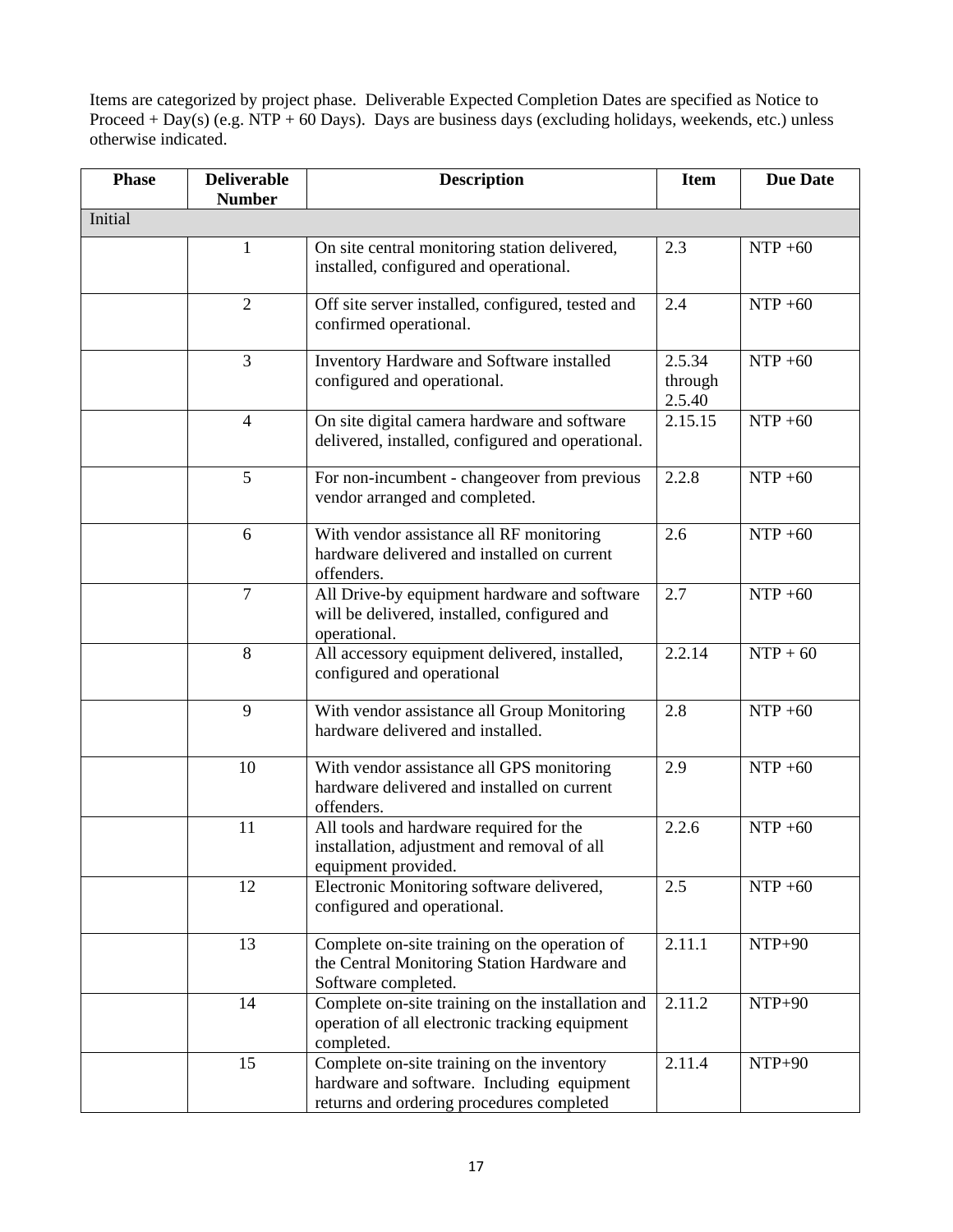|                  | 16 | Complete on-site training on billing procedures.                                                            | 2.11.5                      | $NTP+90$                               |
|------------------|----|-------------------------------------------------------------------------------------------------------------|-----------------------------|----------------------------------------|
|                  | 17 | Provide all users manuals and white papers for<br>all equipment and software.                               | 2.11.6                      | $NTP+90$                               |
|                  | 18 | All report features configured with user<br>interfaces installed, configured and operational.               | 2.5.24<br>through<br>2.5.33 | $NTP + 90$                             |
| Term of Contract |    |                                                                                                             |                             |                                        |
|                  | 19 | Replacement of Lost, Stolen or damaged<br>software or hardware replaced.                                    | 2.10.3                      | 24 hour from<br>notification           |
|                  | 20 | Ink/Toner for Printers provided                                                                             | 2.3.11                      | 5 working<br>days from<br>notification |
|                  | 21 | Any equipment or software in this procurement<br>in need of maintenance, servicing, repaired or<br>replaced | 2.10.1<br>2.10.5            | 5 workdays<br>from<br>notification     |
|                  | 22 | Advance notice given of any system upgrades or<br>changes provided                                          | 2.5.3                       | 2 weeks<br>notification<br>prior       |

Service Criticality and Priority levels shall be determined by the FJD Project Manager using the definitions contained in the following table.

| Leve                    | Category      | <b>Respond</b><br><b>Time</b> | <b>Resolutio</b><br>n Time                          | <b>Business and Financial</b><br><b>Exposure</b>                                | <b>Work Outage</b>                                                                                                                               | <b>Clients Affected</b>                                                                                                    |
|-------------------------|---------------|-------------------------------|-----------------------------------------------------|---------------------------------------------------------------------------------|--------------------------------------------------------------------------------------------------------------------------------------------------|----------------------------------------------------------------------------------------------------------------------------|
| 5                       | Critical      | 1 Hour or<br>less             | Within 2<br>hours                                   | The issue creates a<br>serious business, financial<br>or public safety exposure | The issue causes the systems<br>or clients to be unable to<br>work, or be unable to work or<br>perform some significant<br>portion of their job  | The issue affects a<br>number of clients, high<br>profile clients (i.e.<br>executive management,<br>and critical systems)  |
| $\overline{\mathbf{4}}$ | Emergenc<br>y | 2 Hours or<br>less            | Within 4<br>hours                                   | The issue creates a<br>serious business, financial<br>or public safety exposure | The issue causes the systems<br>or clients to be unable to<br>work, or be unable to work or<br>perform some significant<br>portion of their job. | The issue affects a<br>number of clients, high<br>profile clients (i.e.<br>executive management,<br>and critical systems   |
| 3                       | Urgent        | 8 Hours or<br>less            | By next<br>business<br>day<br>(within 24)<br>hours) | The issue creates a<br>serious business, financial<br>or public safety exposure | The issue causes the systems<br>or clients to be unable to<br>work, or be unable to work or<br>perform some portion of their<br>job.             | The issue affects a<br>number of clients, high<br>profile clients (i.e.,<br>executive management,<br>and critical systems) |
| $\mathbf{2}$            | Routine       | 7 Days or<br><i>less</i>      | Within 1<br>week                                    | The issue creates a low<br>business risk, financial<br>public safety exposure   | The issue causes the client to<br>be unable to perform some<br>small portion of their job, but<br>there are still able to complete               | The issue affects a<br>number of clients                                                                                   |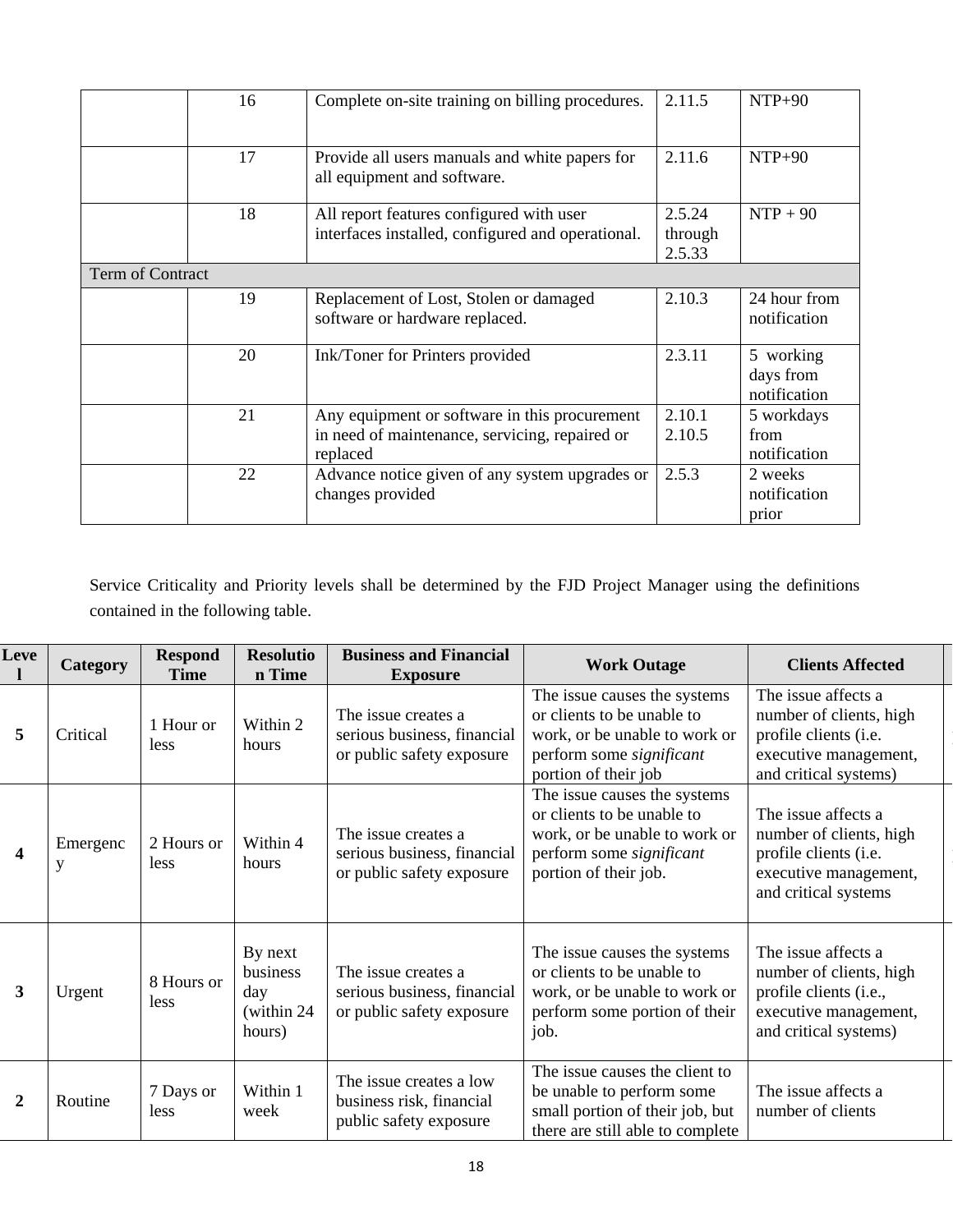|        |                    |                                    |                                                                                       | most other tasks. This may<br>also include questions and<br>requests for information.                                                        |                                                            |
|--------|--------------------|------------------------------------|---------------------------------------------------------------------------------------|----------------------------------------------------------------------------------------------------------------------------------------------|------------------------------------------------------------|
| $L$ OW | 30 Days or<br>less | As agreed<br>by Project<br>Manager | The issue creates a very<br>low business risk,<br>financial public safety<br>exposure | The issue is typically a<br>request for service with ample<br>lead time. This may also<br>include questions and<br>requests for information. | The issue affects a<br>number of clients or<br>individuals |

**Failure to meet any of the SLAs in this table will result in the Vendor(s) forfeiting all or a portion of the monthly leasing, support and maintenance fees that the FJD Project Manager determines is equal to the lack of service experienced.** 

#### **D. Issuing Office**

The FJD is the sole point of contact with regard to all procurement and contractual matters relating to the services described herein. The FJD is the only office authorized to change, modify, amend, alter or clarify the specifications, terms and conditions of this RFP. The FJD reserves the right to cancel this RFP at any time. With exception to transmittal of questions as noted on the cover letter, **all other communications regarding this procurement must be in writing (via U.S. Mail or facsimile) and addressed to:** 

> First Judicial District of Pennsylvania Procurement Unit Philadelphia City Hall, Room 368 Philadelphia, Pennsylvania 19107 Attention: Marc Flood, Esquire, Deputy Court Administrator Fax Number: 215-683-7942

#### **E. Information Required from Vendor**

Vendors' responses must be submitted in the format outlined below. To be considered, the proposal must respond to all the requirements of the RFP. Any other information thought to be relevant, but not applicable to the enumerated categories, should be provided as an appendix to the proposal.

#### **1. Statement of the Problem**

State in succinct terms your understanding of the problem presented or the services required by this RFP.

#### **2. Work Plan**

Describe in narrative form your technical plan for accomplishing the tasks required.

#### **3. Personnel & Equipment**

Include the names, resumes and qualifications of executive, managerial, technical, and service personnel who will be engaged in the project. Include their experience in the services to be provided, how long they have been with your business, and the responsibilities that they will have for the project. List references and similar projects requiring like experience and expertise in which specific personnel have been involved.

#### **a. Employee Criminal Records**

Prior to execution of an agreement, the selected Vendor shall conduct an independent investigation to determine whether any proposed personnel have a criminal record or is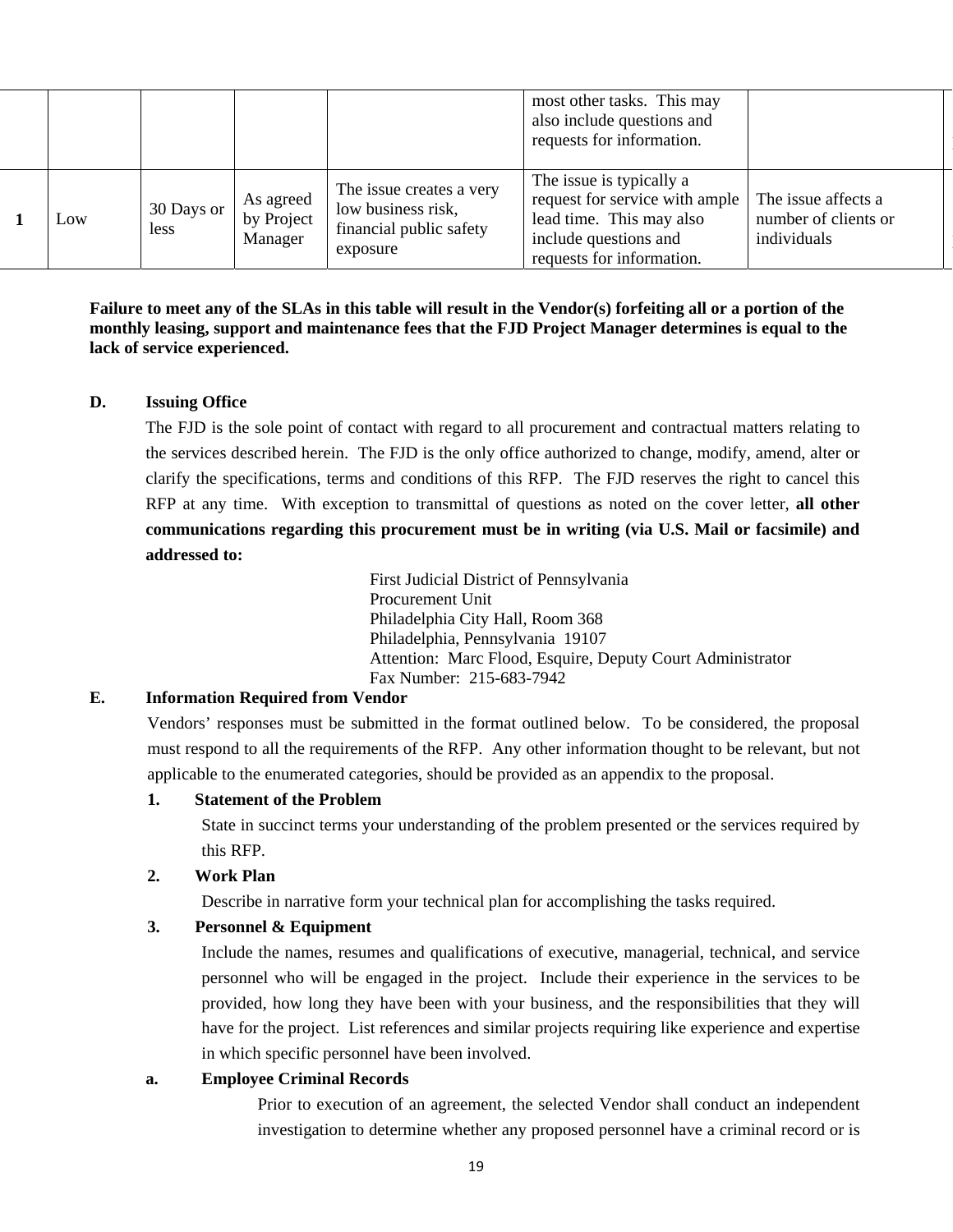charged or indicted with any criminal offense. Such independent investigation shall include making a direct inquiry of such current and prospective personnel and reviewing all reasonably available public records. Vendor shall provide the results of its investigation to the FJD before any current or prospective employee commences services in coordination with any subsequent contract. Vendor agrees that it shall not permit any personnel with a criminal record or who is charged or indicted with a criminal offense to perform services pursuant to any subsequent agreement.

## **4. Fee and Related Information**

Fee information is required to support the reasonableness of your proposal.

## **F. Criteria for Selection**

All responses from Vendors will be reviewed and evaluated by a Committee of personnel selected by the FJD. This Committee will recommend for selection the proposal that most closely satisfies the requirements of the RFP and the needs of the FJD.

## **1. Vendor's Qualifications**

This refers to the ability of the Vendor to meet all the terms of the RFP.

## **2. Fee**

This factor will be weighted heavily but will not necessarily be the deciding factor in the selection process.

## **3. Personnel Qualifications**

This refers to the competence of professional and technical personnel who would be assigned to the job by the Vendor. Qualifications of professional personnel will be measured by experience, with particular reference to experience on similar projects described in the RFP.

## **4. Understanding the Problem and Needs**

This refers to the Vendor's understanding of the needs and /or problems generated by the project specified in the RFP, the objectives in asking for the services and the nature and scope of the work involved.

## **G. Additional Conditions Governing the Procurement Process**

Vendors must be aware of the following additional conditions governing this procurement:

#### **1. Rights Reserved**

Upon determination that its best interests would be served, the FJD shall have the right to:

- Cancel the procurement at any time prior to the Contract award.
- Amend this solicitation at any time prior to bid closing time and date.
- Refuse to consider proposals which do not conform to solicitation requirements. One copy of any proposal which is returned as nonconforming will be retained by the FJD for documentation purposes.
- Require Vendors, at their expense, to submit written clarification of proposals in any manner or format that the FJD may require.
- Require that all proposals submitted in response to this solicitation, upon receipt by the FJD, become the property of the FJD.
- Invite Vendors, but not necessarily all, to make an oral presentation. The FJD further reserves the right to limit the number of Vendors invited to make such a presentation or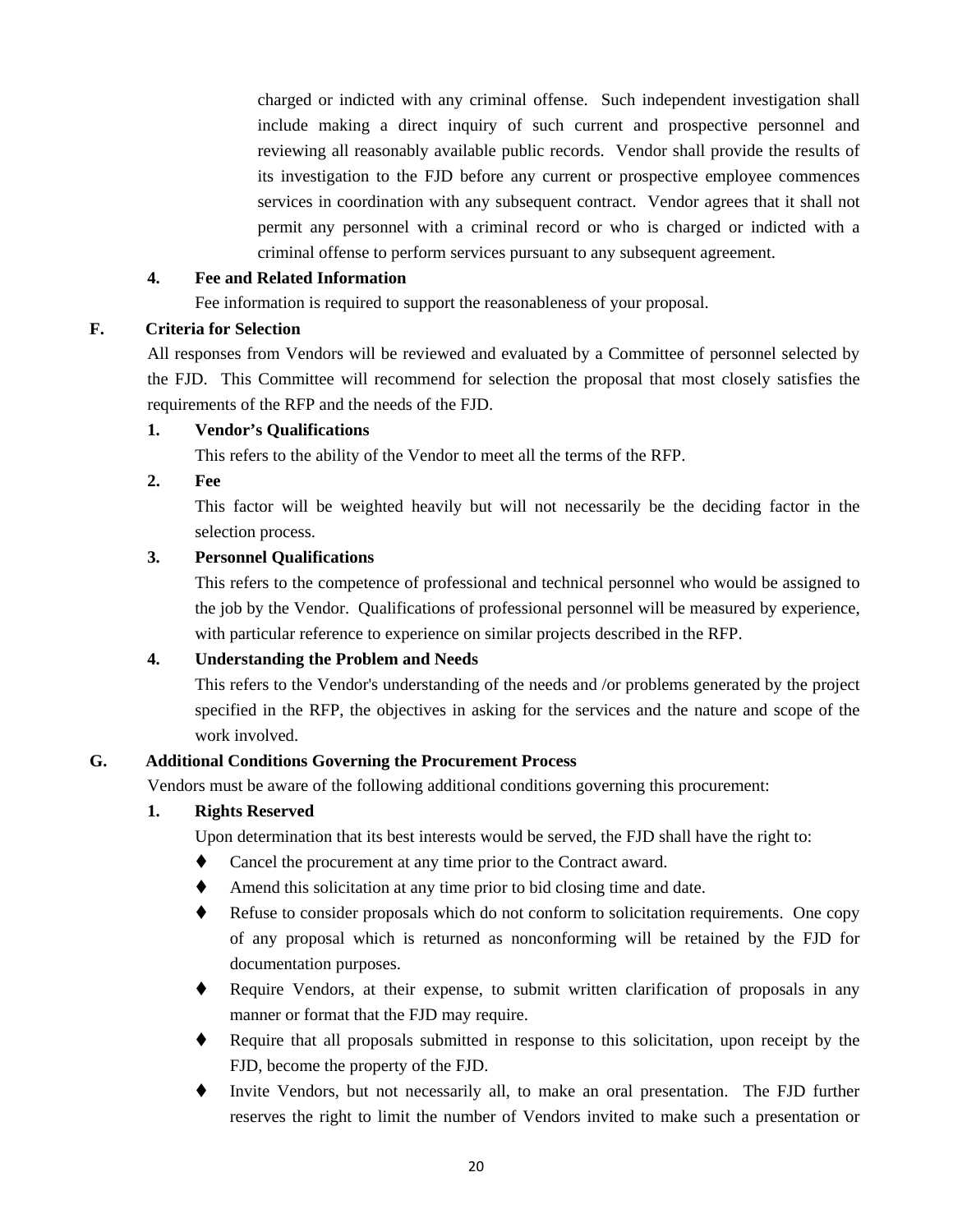demonstration.

- Allow no additions or changes to the original proposal after the due date specified herein, except as may affect all Vendors.
- Award in part or reject any and all proposals in whole or in part.
- Reject the proposal of any Vendor in default of any prior contract or for misrepresentation of experience presented.
- Request information in response to a "Best and Final" proposal of one or more Vendors.
- Allow a Vendor to remedy, in writing, any deficiency which is not material.

## **2. Conditions of Bidding and Instructions**

The foregoing proposal is subject to the following conditions and instructions, all interpretations of which shall be at the sole discretion of the FJD.

- **a. Preparation of Proposals** 
	- **i.** Proposals must be written in ink or typewritten, shall be signed and placed in a sealed envelope or carton. The proposal must be signed by the owner if a sole proprietor or by a general partner if the Vendor is a partnership. If the Vendor is a corporation, the proposal must be signed by the president or vice-president and attested to by the secretary, treasurer or assistant secretary or treasurer and must bear the corporate seal. A corporate Vendor, in the alternative, may execute a proposal other than by the formality set forth above, by signing such proposal by an officer, employee or agent having express authority by reason of a power of attorney identifying such officer or agent by name and title, which power of attorney shall bear the corporate seal and be attached to the proposal. A Vendor must indicate whether it is authorized to do business in Pennsylvania and document, if applicable, the place of incorporation.
	- **ii.** Alterations or changes to any part of this proposal will be sufficient reason for rejection.
	- **iii.** No proposal will be considered if not actually received at the designated office at the time specified in the proposal. Timely delivery shall be judged by the date of actual receipt.
	- **iv.** To be considered, Vendor must submit a complete response. A proposal which is incomplete, obscure, conditional, unbalanced, containing additions not called for or irregularities of any kind including alterations or erasures, may be rejected as informal and void the response entirely.
	- **v.** No proposal shall be withdrawn for sixty (60) days from the date of the deadline specified for submission of proposals, except as otherwise provided herein. Vendors may be given permission to withdraw a proposal before opening upon receipt of written notification or by personal request of the Vendor, of which request must be submitted no later than forty-eight (48) hours before the time fixed for the opening and consideration of proposals.
	- **vi.** No change in prices, terms and conditions will be considered after the deadline for submission of proposals.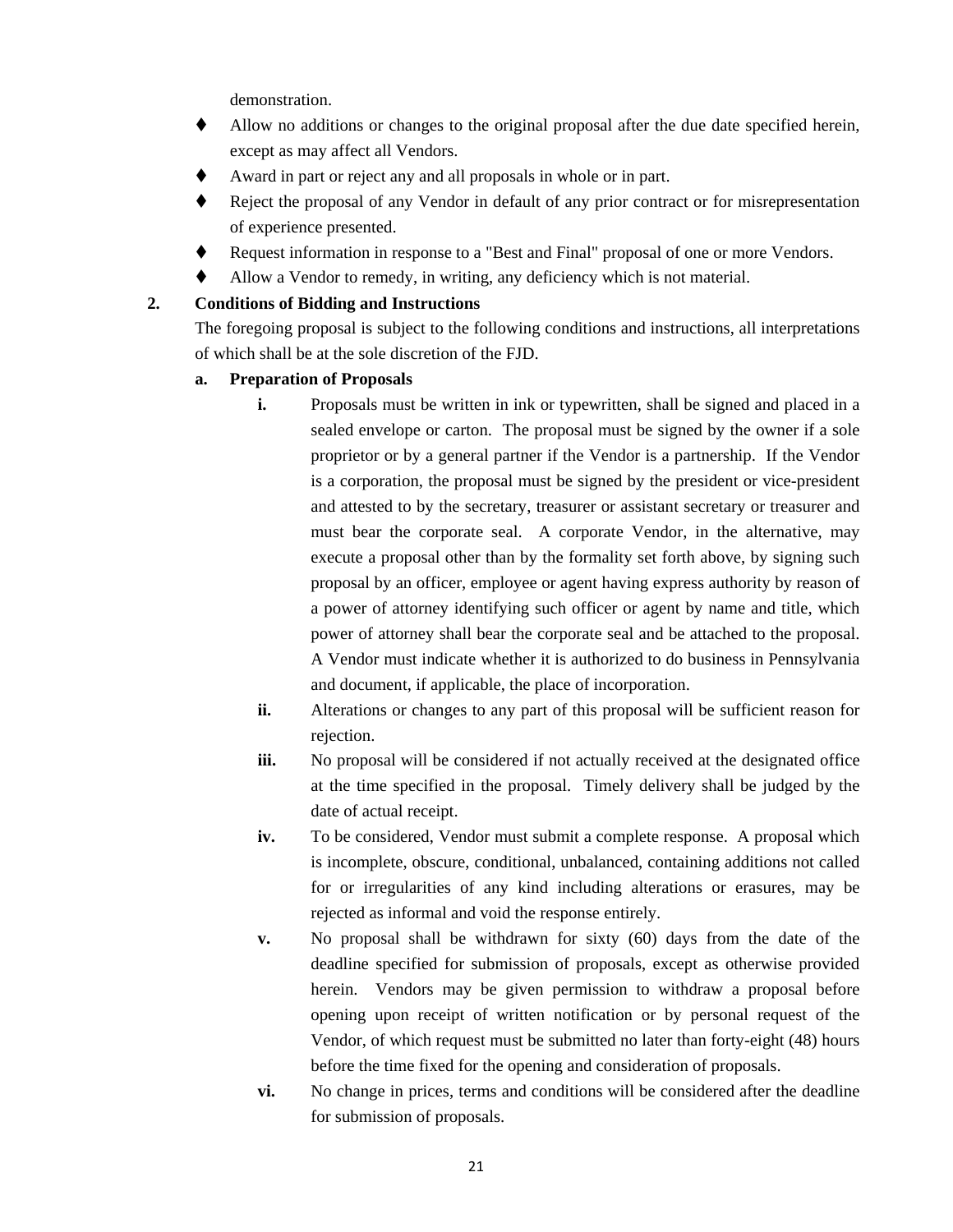## **b. Acceptance and Rejection of Proposals**

- **i.** The FJD reserves the right to reject any and all proposals, to waive technical defects, and to accept or reject any part of any proposal if, in its judgment, the best interests of the FJD are not thereby served.
- **ii**. No award will be made to any Vendor who is in default of any bid, purchase order, or contract with the FJD or its components, prior to the date of the RFP under consideration.
- **iii**. All responses accepted by the FJD shall become binding contracts upon approval of contract as to form by the Legal Department of the FJD.

#### **c. Surety for Proposals**

If required by the RFP, no proposal will be considered unless accompanied by a bond in favor of and payable to the FJD in a sum and form (such as bank cashier's, treasurer's or depositor's certified check) determined to be appropriate by the FJD. The security of the three (3) most qualified Vendors will be retained until the execution of the contract.

## **d. Penalty for Failure to Execute Contract**

Any Vendor not lawfully released from his or her proposal, who refuses to execute a contract or who refuses to furnish any required bonds and insurance, shall be liable to the FJD in the amount of the check deposited as security for his or her proposal as liquidated damages; or where the damages are readily ascertainable, such Vendor shall be liable for the actual loss or damage sustained because of the failure of the Vendor to enter into such contract.

## **e. Disadvantaged Minority, Women and Disabled Owned Business Enterprises (M/W/DSBE)**

Minority, Women and Disabled Owned Business Enterprises (M/W/DSBE) as defined by the City of Philadelphia's Office of Economic Opportunity ("OEO") are encouraged to participate in any / all FJD solicitations as prime proposers. Prime proposers who are not M/W/DSBEs are encouraged to utilize M/W/DSBEs as sub-vendors whenever possible. In doing so, proposals / bids should identify your organization's intended amount of M/W/DSBE participation in the project by listing both dollar amount and its reflective percentage of the total proposal.

#### **f. Nondiscrimination**

During the term of any subsequent contract resulting from this procurement, vendor agrees to the following:

- **1.** Vendor shall not discriminate nor permit discrimination against any employee, applicant for employment, independent Vendor, or any other person because of race, color, religious creed, ancestry, national origin, age, sex, sexual preference, or disability in the performance of this contract. Vendor shall comply with all federal and state laws prohibiting discrimination.
- **2.** Furthermore, pursuant to federal regulations promulgated under the authority of *The Americans with Disabilities Act, 28 C.F.R. and 35.101 et seq.*, the Vendor understands and agrees that no individual with a disability shall, on the basis of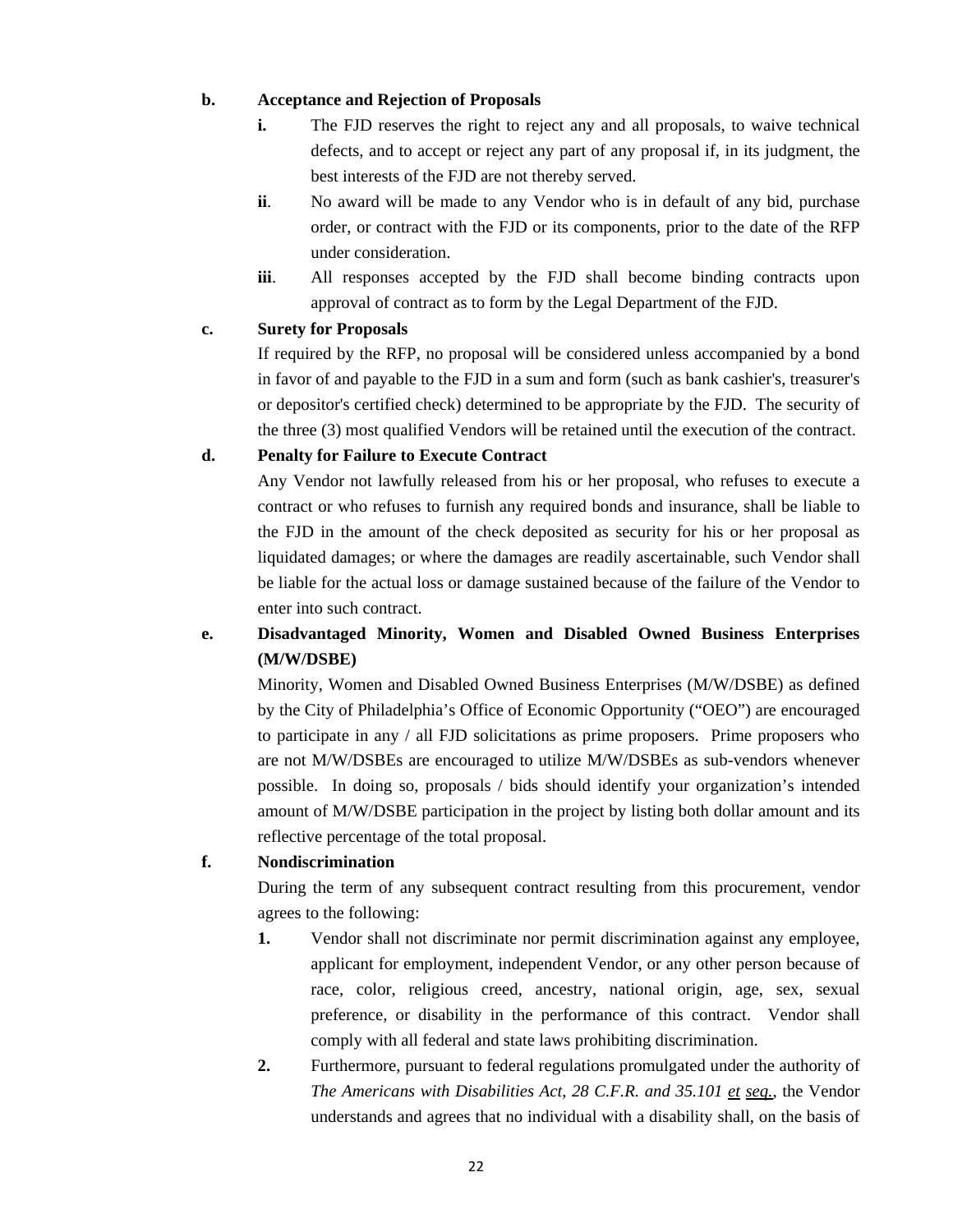such disability, be excluded from participation, in or from activities provided for, as a result of this procurement. As a condition of accepting and executing any contract, the Vendor agrees to comply with the *"General Prohibitions Against Discrimination", 28 C.F.R. and 35.130*, and all other regulations promulgated under *Title II of the Americans with Disabilities Act*, which are applicable to the benefits, services, programs and activities provided by the Commonwealth of Pennsylvania through contracts with outside Vendors.

- **3.** Vendor shall take steps to insure that applicants are employed, and that employees or agents are treated during employment without regard to their race, color, religious creed, ancestry, national origin, age, sex, sexual preference, or disability in the performance of any contract as a result of this procurement. Such nondiscrimination shall include, but is not limited to employment, upgrading, demotion or transfer, recruitment or recruitment advertising, layoff or termination, rates of pay or other forms of compensation, and selection for training.
- **4.** Vendor shall, in advertisements or requests for employment placed by it or on its behalf, state that all qualified applicants will receive consideration for employment without regard to race, color, religious creed, ancestry, national origin, age, sex, sexual preference, or disability.
- **5.** Vendor shall include the provisions of this nondiscrimination clause in every subcontract pertaining to the performance of any contract as a result of this procurement, so that such provisions will be binding upon each subcontractor. In the event of a violation of subcontractors, Vendor shall promptly notify Marc Flood, Esquire, Deputy Court Administrator, First Judicial District of Pennsylvania, Procurement Unit, Philadelphia City Hall, Room 368, Philadelphia, Pennsylvania 19107, in writing.
- **6.** In the event of Vendor's noncompliance with the nondiscrimination clause of this RFP or with any such laws governing nondiscrimination, vendor shall take all steps necessary to come in compliance with this nondiscrimination clause. Further, in the event of Vendor's noncompliance with the nondiscrimination clause of any subsequent contract or with any such laws governing nondiscrimination, the contract may be terminated or suspended, in whole or in part, whereupon all obligations on the contract shall cease, save only the obligation to pay to Vendor the sums due for goods and services already provided prior to the date of termination. In the event of continued refusal by Vendor to comply with this nondiscrimination clause, Vendor may be declared temporarily ineligible for further Administrative Office of Pennsylvania Courts ("AOPC") contracts, and other sanctions may be imposed and remedies invoked.
- **7.** It shall be no defense to a finding of noncompliance with this nondiscrimination clause that Vendor has delegated some of its employment practices.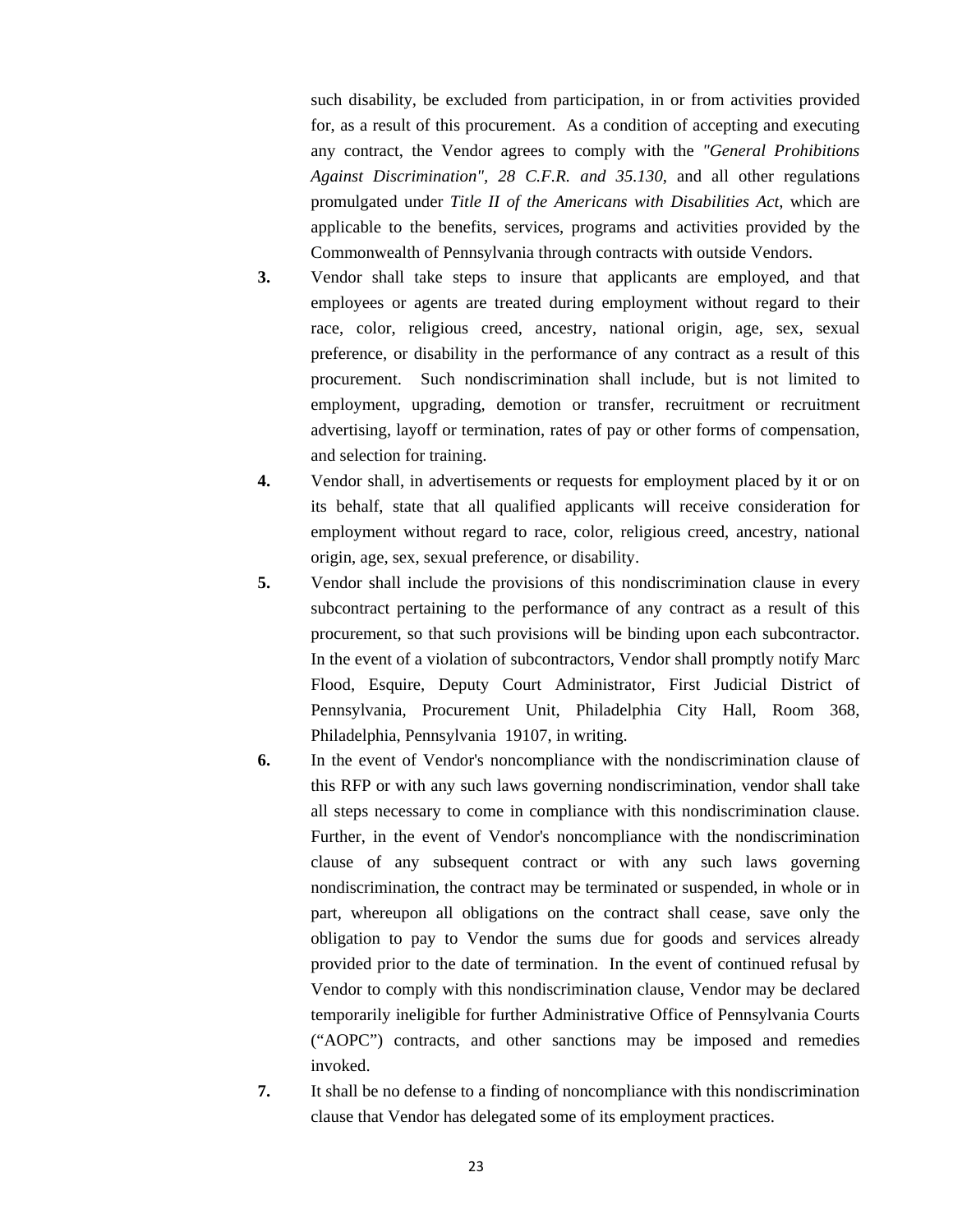- **8.** Vendor shall furnish all necessary employment documents and records to, and permit access to its books, records and accounts by, the contracting agency for purposes of investigation to ascertain compliance with the provisions of this nondiscrimination clause.
- **9.** Vendor's obligations under this clause are limited to the Vendor's facilities within Pennsylvania or, where the contract is for purchase of goods manufactured outside of Pennsylvania, the facilities at which such goods are actually manufactured, produced, assembled or delivered.
- **10.** The Vendor shall be responsible for and agrees to indemnify and hold harmless the Commonwealth of Pennsylvania, the City of Philadelphia, the FJD, and the AOPC, their officers, agents and employees, from all losses, damages, expenses, claims, demands, suits and actions brought by any party against the Commonwealth, the City, the FJD, and the AOPC, their officers, agents and employees, as a result of the Vendor's failure to comply with the provisions of this nondiscrimination clause.

#### **g. Prevailing Wage**

Historically, the FJD does not require any vendor to hire / employ unionized personnel, however, the FJD does require the selected vendor to compensate any personnel and / or subcontractors performing the requisite services of this solicitation at the current prevailing wage levels for similar type work / services; wages, as used herein, shall include all fringe benefits. During the course of a subsequent agreement to this solicitation, any increases in pay granted to organized labor by employers shall also be paid to non-organized personnel doing similar work.

#### **h. Qualifications to Do Business**

The Vendor shall, within five (5) days after receiving a letter of intent to award a Contract, provide an opinion letter from its legal counsel that the Vendor is qualified to do business in Pennsylvania and is not prohibited by articles of incorporation, bylaws, or the law under which it is incorporated from performing the services required under this Contract. This opinion letter will acknowledge that the FJD is relying on said opinion in awarding and executing the Contract.

#### **i. Prohibition on Foreign Corporations**

No contract will be awarded to a Vendor who is a foreign nation corporation or is operating under a fictitious or assumed name, unless the Vendor has compiled or has agreed to comply with the regulations governing proper registration under the laws of the State of Pennsylvania and the FJD.

If the Vendor is incorporated in some state other than the State of Pennsylvania, the Vendor shall provide documentation to establish that the corporation is registered to conduct business in Pennsylvania.

#### **j. Rejection of Collusive Bids**

Proposals received from any Vendors who engage in collusive bidding shall be summarily rejected. The terms and conditions of the Bid Anti-Rigging Act, the Act of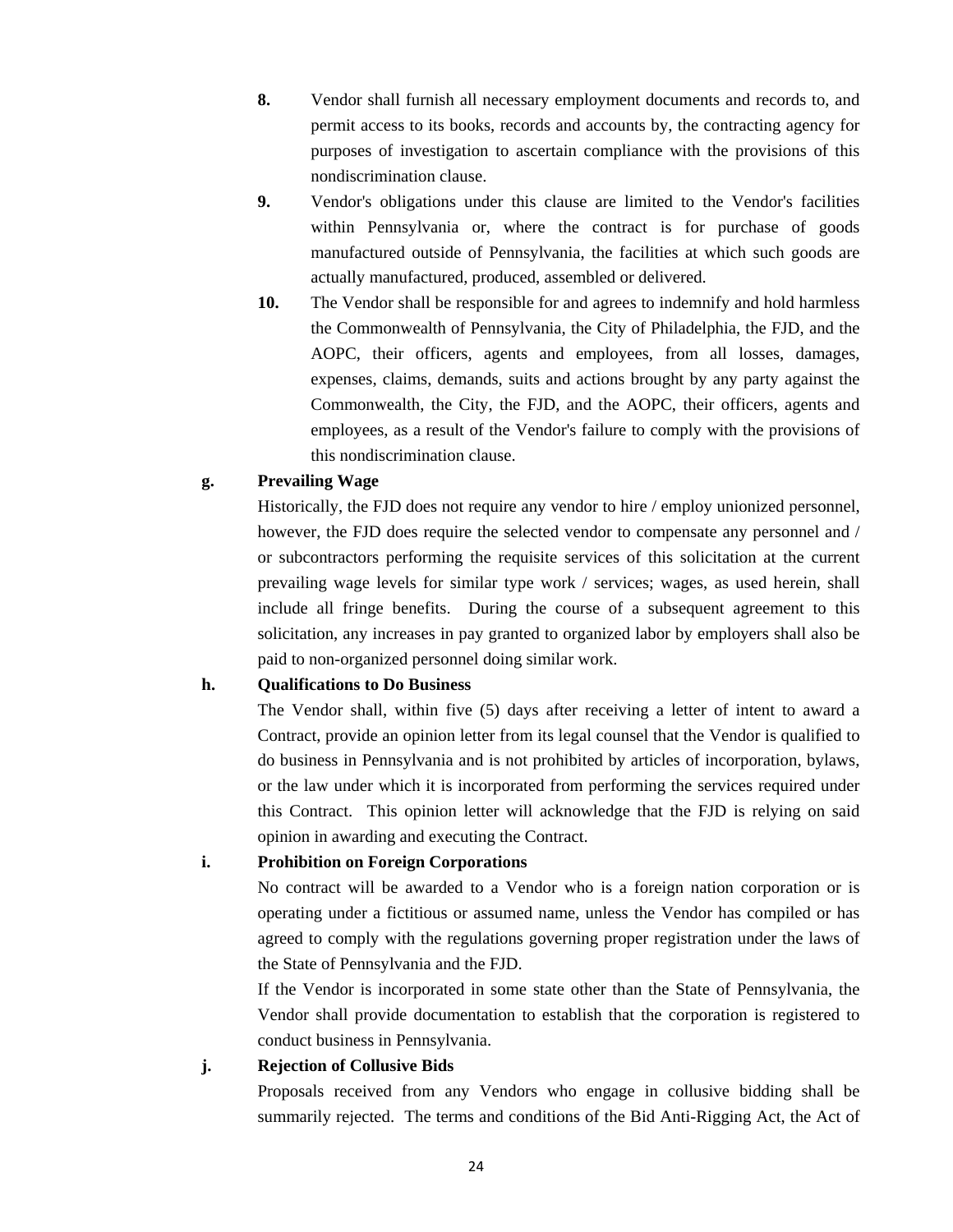1983, October 28, P.L. 176, No 45; 73 P.S. 1611 *et seq.* applies.

## **k. Rejection of Proposals**

The FJD reserves the right to withdraw or cancel this RFP at its discretion at any time prior to execution of a contract to reject any or all proposals or to waive any minor or technical deviations as it may deem fit and proper. The successful Vendor's proposal will become part of the formal contract. All proposals will become the property of the FJD.

## **l. Incurring Costs**

The FJD is not liable for any cost incurred by Vendor in the preparation and presentation of proposals. Total FJD liability is limited to the terms and conditions of the contract.

## **m. RFP Amendments**

The FJD reserves the right to amend the RFP prior to the date for proposal submission.

## **n. Proposal Amendments and Rules for Withdrawal**

Unless requested by the FJD, no amendments, revisions or alterations to proposals will be accepted after the proposal due date. After proposal due date, a submitted proposal may be withdrawn upon written request of the Vendor. In such instances, the bid bond, if required, may be forfeited upon the granting of such request. Any submitted proposal shall remain valid for sixty (60) days after the proposal due date or until a contract is formally executed, whichever comes first.

## **o. Negotiation of Contract**

Negotiations may be undertaken with the vendor(s) whose proposals satisfactorily identifies the requisite criteria for this project as stated in this RFP. All contracts shall be subject to standard governmental clauses as prescribed by the FJD. The FJD reserves the right to assign the contract to any person, office, or entity as it deems appropriate or as ordered by the Supreme Court of Pennsylvania.

#### **p. Anti-Bribery**

The Vendors' responses to this RFP certify that the Vendor has not been convicted of bribing or attempting to bribe an officer or employee of the FJD.

#### **q. Offer of Gratuities**

By submission of a proposal, the Vendor certifies that no gratuities of any type were either offered to or received by an elected or appointed official or employee of the FJD or its political subdivisions in connection with this procurement from the Vendor, the Vendor's agents or employees or subcontractors. Any contract arising from this RFP may be terminated by the FJD.

#### **r. Restrictions on Contact with FJD Personnel**

From the date of release of this RFP until such time as a contract is awarded, all contact with personnel employed by or contracted to the FJD is prohibited except as required by this RFP. Violation of these conditions is cause for the FJD to reject a Vendor's proposal or rescind any contract awarded pursuant to this RFP.

**s. Restrictions on the Use of Former Judiciary Personnel**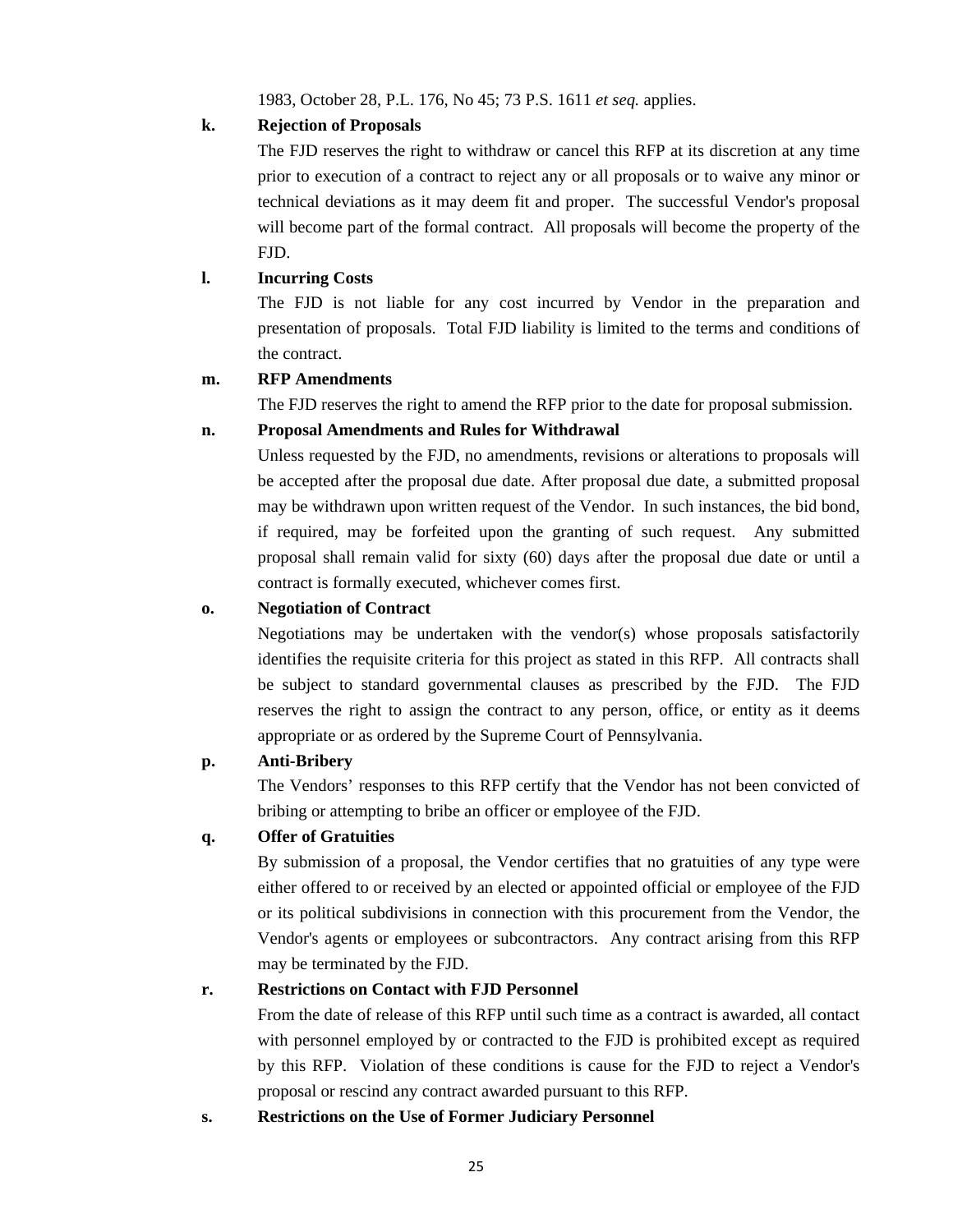By submission of a proposal, the Vendor certifies that no person formerly employed by the Pennsylvania Judicial Branch on a full time basis within twelve (12) months immediately preceding the date of the release of this RFP had any involvement whatsoever in the preparation of the Vendor's proposal. For purposes of this subsection, a "full time basis" means providing services for a minimum of thirty-five (35) hours per week for a period of twelve (12) consecutive months, at least one (1) month of which fell within the twelve (12) months immediately prior to the date of the release of this RFP.

Furthermore, the Vendor certifies by the submission of the proposal that if the Vendor is awarded the Contract, after Contract execution, if any person described above should come into the employ of the Vendor, such person shall not be assigned to this project at any time during the contract period without prior written consent of the FJD.

Any violations of these certifications may, in the discretion of the FJD, be grounds to reject the proposal or terminate the contract.

#### **t. Conflict of Interest**

No member of the FJD or any elected or appointed official serving as a member of any committee formed to review or select a Vendor shall have more than a nominal financial interest in any Vendor or Vendors submitting proposals in response to this RFP.

All persons serving in the capacity of selection or review and evaluation staff shall sign a disclosure statement indicating any financial relationships, contractual or other professional agreements with Vendors who submit a proposal in response to this RFP.

#### **u. News Releases**

News releases pertaining to this RFP shall not be made without prior approval of the FJD and then only in coordination with the FJD.

#### **v. Public Disclosure**

As a general rule, the Court does not disclose any personally or professionally identifiable information collected or obtained through normal Court business practices and / or procedures except where permission has been obtained or where the information is classified as public information under the State of Pennsylvania's Right to Know Act (65 P.S. § 67.101 *et seq*.), Pennsylvania's General Assembly's Act 3 of 2008, or any other applicable laws. Any / all participating Parties should be aware that information collected or obtained by the Court through a solicitation and / or business relationship may be subject to examination and inspection if such information is a public record and not otherwise protected from disclosure. Furthermore, no public agency, official, employee, and / or custodian shall be liable, nor shall a cause of action exist, for any loss or damage based upon the release of a public record if the public agency, official, employee, and / or custodian acted in good faith in attempting to comply with the provisions of said Acts and / or applicable laws.

#### **w. Indemnification**

The selected vendor shall indemnify, defend and hold harmless the Court from and against any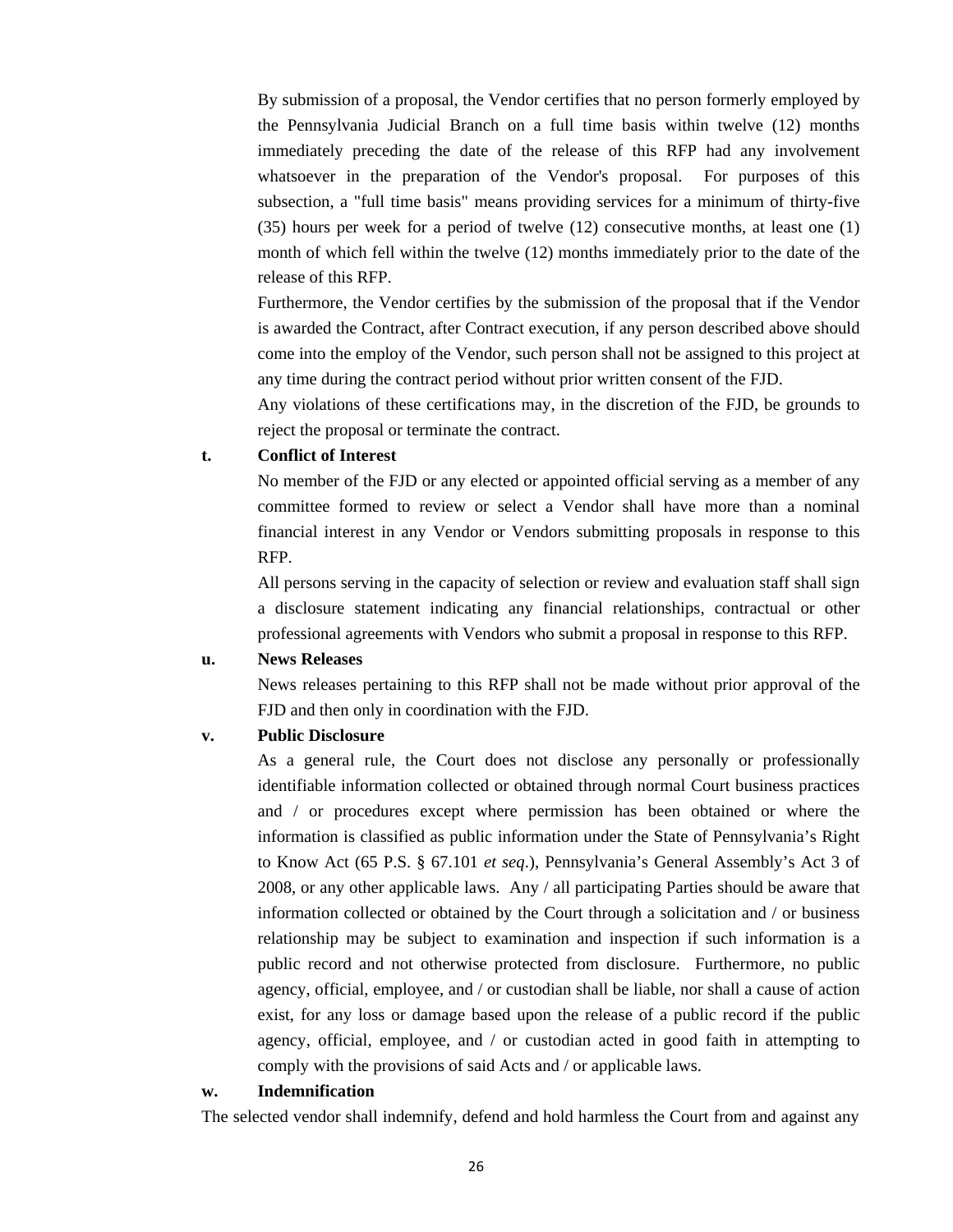and all losses, costs (including litigation costs and counsel fees), claims, suits, actions, damages, liability and expenses, including, but not limited to, those in connection with loss of life, bodily and personal injury or damage to property occasioned wholly or in part by Vendor's act or omission or the act or omission of Vendor's agents, subcontractors, employees, or servants pursuant to this procurement.

#### **x. Insurance**

The selected vendor, upon full execution of an agreement, shall, at its sole cost and expense, procure and maintain in full force and effect, covering the performance of the services required under this procurement, the types and minimum limits of insurance specified below. All insurance shall be procured from reputable insurers authorized to do business in the Commonwealth of Pennsylvania and acceptable to the Court. All insurance required herein, except the Professional Liability insurance, shall be written on an "occurrence" basis and not a "claims-made" basis. In no event shall work be performed until the required evidence of insurance has been furnished. If Vendor fails to obtain or maintain the required insurance, the Court shall have the right to treat such failure as a breach of contract and to exercise all appropriate rights and remedies. The insurance shall provide for a least thirty (30) days prior written notice to be given to the Court in the event coverage is materially changed, cancelled or non-renewed. The Court, their officers, employees and agents, are to be named as additional insureds on the General Liability Insurance policy. Also, an endorsement is required stating that the coverage afforded the Court, their officers, employees and agents, as additional insureds will be primary to any coverage available to them:

#### (a) WORKERS COMPENSATION EMPLOYERS LIABILITY

- (1) Workers Compensation: Statutory limits
- (2) Employers Liability: \$100,000 each Accident-Bodily Injury by Accident: \$100,000 Each Employer-Bodily Injury by Disease; and \$500,000 Policy Limit-Bodily Injury by Disease.
- (3) Other States insurance including Pennsylvania
- (b) GENERAL LIABILITY INSURANCE
	- (1) Limit of Liability: \$1, 000,000 per occurrence combined single limit for bodily injury (including death) and property damage liability; \$1,000,000 personal and advertising injury; \$2,000,000 general aggregate and \$1,000,000 aggregate for products and completed operations.
	- (2) Coverage: Premises operations; blanket contractual Liability; personal injury liability (employee exclusion deleted); products and completed operations; independent contractors; employees and volunteers as additional insureds; cross liability; and broad form property damage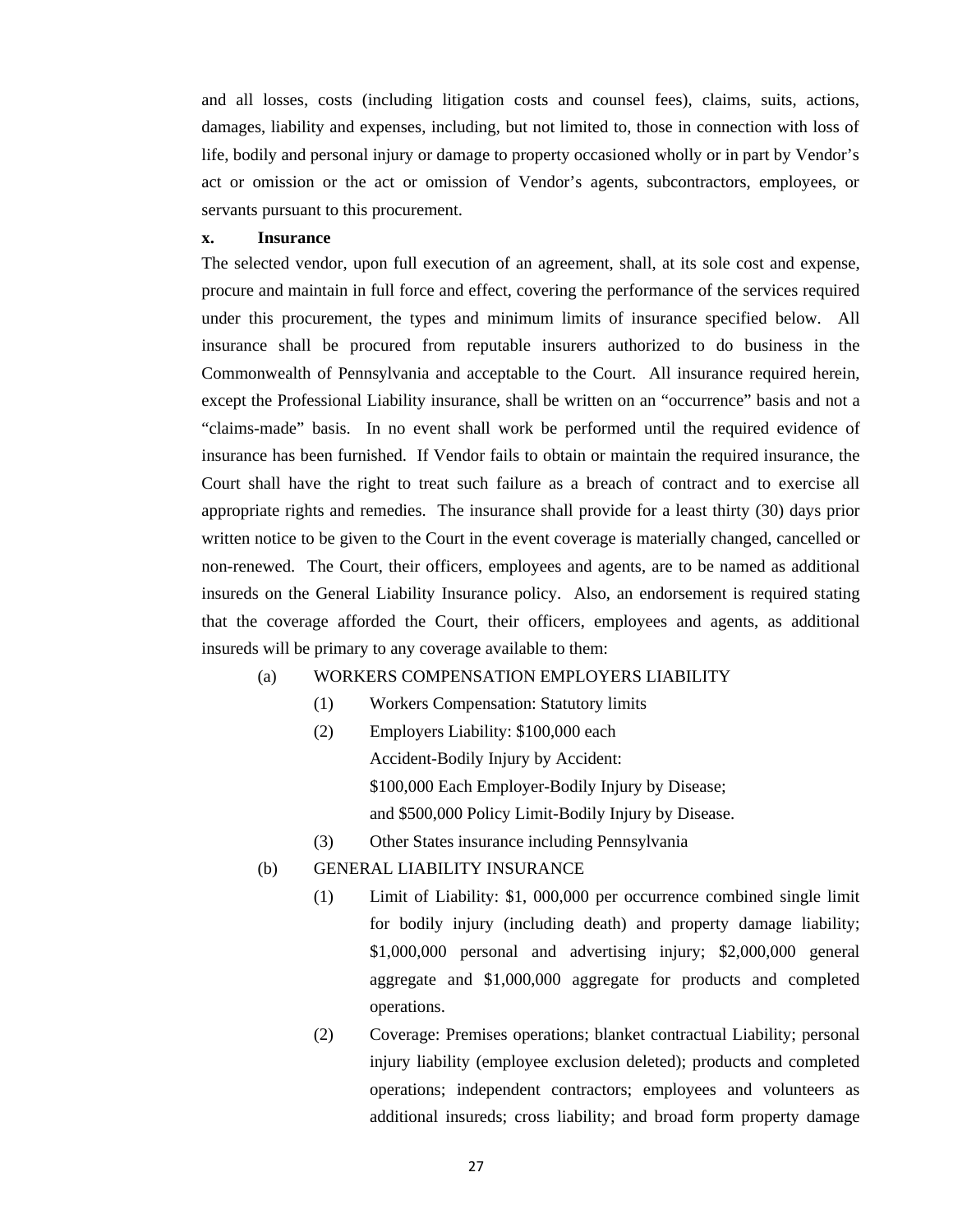(including completed operations).

- (c) AUTOMOBILE LIABILITY
	- (1) Limit of Liability; \$1,000,000 per occurrence Combined single limit for bodily injury (including death) and property damage liability.
	- (2) Coverage: Owned, non-owned and hired vehicles.
- (d) PROFESSIONAL LIABILITY INSURANCE
	- (1) Limit of Liability: \$1, 000,000 with a deductible not to exceed \$10,000.
	- (2) Coverage: Errors and omissions including liability assumed under contract.
	- (3) Coverage for occurrences happening during the performance of the services required under this Agreement shall be maintained in full force and effect under the policy or "tail" coverage for a period of at least two (2) years after completion of the services.

Certificates of insurance evidencing the required coverages shall be submitted to the Court at least ten (10) days before work is begun and at least (10) days before each renewal date. The ten (10) day requirement for advance documentation of coverage may be waived in situations where such waiver will benefit the Court, but under no circumstances shall Vendor actually begin work (or continue work, in the case of renewal) without providing the required evidence of insurance. The Court reserves the right to require vendor to furnish certified copies of the original policies of all insurance required under this procurement at any time upon ten (10) days prior written notice to Vendor. The insurance requirements set forth herein are not intended and shall not be construed to modify, limit or reduce the indemnifications made in this procurement to the limits of the policies of insurance required to be maintained by Vendor hereunder.

#### **y. Indebtedness**

(a) If selected, Vendor will be required to certify and represent that they are not currently indebted to the City of Philadelphia and will not at any time during the term of this procurement (including any extensions or renewals thereof) be indebted to the City for, or on account of, any delinquent taxes (including, but not limited to, taxes collected by the City on behalf of the School District of Philadelphia), liens, judgments, fees or other debts for which no written agreement or payment plan satisfactory to the City has been established. In addition to any rights or remedies available to the City at law or in equity, Vendor acknowledges that any breach or failure to conform to this certification may, at the option of the Court, result in the withholding of payments otherwise due to Vendor and , if such breach or failure is not resolved to the City's satisfaction within a reasonable time frame specified by the City in writing, may result in the offset of any such indebtedness against said payments and/or the termination of an Agreement for